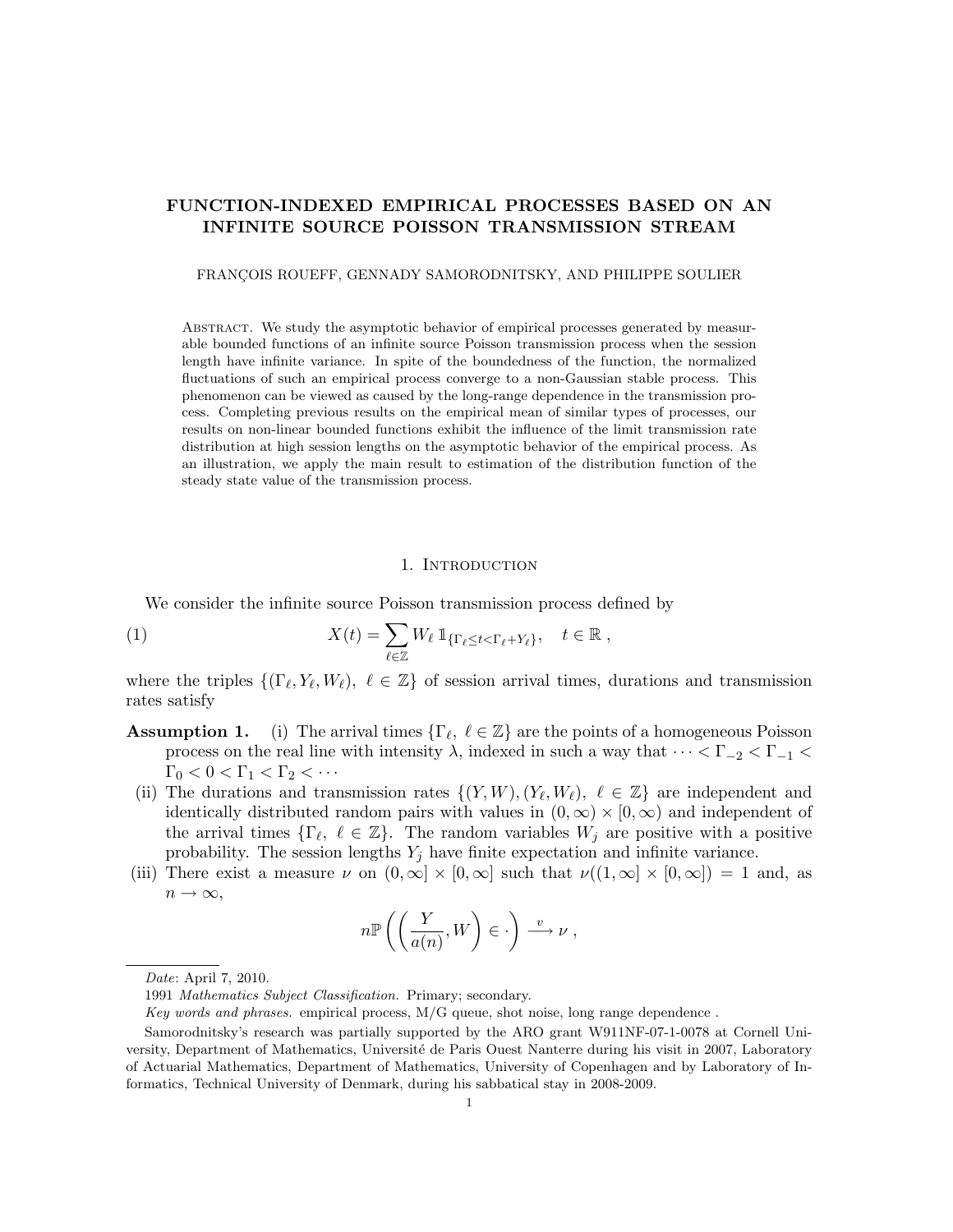where  $\stackrel{v}{\rightarrow}$  denotes vague convergence on  $(0, \infty] \times [0, \infty]$ , and a is the left continuous inverse  $(1/\bar{F})^{\leftarrow}$  of  $1/\bar{F}$ . Here F is the distribution function of Y, and  $\bar{F} = 1 - F$  is the corresponding survival function.

Assumption [1](#page-0-0) [\(iii\)](#page-0-1) implies several things, listed below. See [Heffernan and Resnick](#page-16-0) [\(2007\)](#page-16-0).

- The survival function  $\overline{F}$  is regularly varying with index  $-\alpha$  for some  $\alpha > 0$ . The function a is then regularly varying with index  $1/\alpha$ .
- The limiting measure  $\nu$  is a product measure:

$$
\nu = \nu_{\alpha} \times G \,,
$$

<span id="page-1-2"></span><span id="page-1-0"></span>where  $\nu_{\alpha}$  is a measure on  $(0,\infty)$  satisfying  $\nu_{\alpha}((x,\infty)) = x^{-\alpha}$  for all  $x > 0$ , and G is a probability measure on  $[0, \infty]$ .

• We have the following weak convergence on  $[0, \infty]$ , as  $t \to \infty$ ,

(3) 
$$
\mathbb{P}(W \in \cdot \mid Y > t) \xrightarrow{w} G.
$$

We will assume that the exponent  $\alpha$  satisfies

(4) 1 < α < 2 .

Under Assumption [1,](#page-0-0) the process  $(1)$  is well defined and stationary, see e.g. Fa $\ddot{y}$  et al. [\(2007\)](#page-16-1). Under additional moment assumptions, it is shown in this reference that the autocovariance function of the process X is regularly varying at infinity with index  $2H - 2 \in (-1,0)$ , where  $H = (3 - \alpha)/2$ . Such slow rate of decay of the covariance function is often associated with long range dependence.

<span id="page-1-1"></span>We are interested in studying the large time behavior of the empirical process

(5) 
$$
\mathcal{J}_T(\phi) = \int_0^T \phi(X_h(s)) \, \mathrm{d} s, \ T > 0,
$$

where  $h > 0$ ,  $X_h(s) = \{X(s+t), 0 \le t \le h\}$ , and  $\phi$  is a real valued measurable function defined on the space  $\mathcal{D}([0,h])$  endowed with the  $J_1$  topology, see for instance [Kallenberg](#page-16-2) [\(2002\)](#page-16-2). We notice that the  $\mathcal{D}([0,h])$ -valued stochastic process  $(X_h(s), s \in [0,T])$  is continuous in probability and, hence, has a measurable version, see [Cohn](#page-16-3) [\(1972\)](#page-16-3). In particular,  $\mathcal{J}_T(\phi)$  above is a well defined random variable, as long as the function  $\phi$  satisfies appropriate integrability assumptions, e.g. when the function  $\phi$  is bounded.

The case  $h = 0$  and  $\phi(x) = x$  has been considered in [Mikosch et al.](#page-16-4) [\(2002\)](#page-16-4) with  $W_i \equiv 1$ and by [Maulik et al.](#page-16-5) [\(2002\)](#page-16-5) in the present context of possible dependence between the session lengths and the rewards (transmission rates). These references consider the case where the intensity of the point process of arrivals is possibly increasing, which gives rise to the slow growth/fast growth dichotomy. In the slow growth case, which includes the case of constant intensity, the limit of the partial sum process is a Lévy stable process, whereas in the fast growth case, the limiting process is the fractional Brownian motion with Hurst index  $H =$  $(3-\alpha)/2$ . Here we consider a fixed intensity for the sessions arrival rate, hence are restricted to the slow growth case. On the other hand we take  $\phi$  arbitrary (but bounded) and thus obtain what appears to be the first result on the asymptotic behavior of the empirical process for this type of long range dependent shot noise process. The limit process depends on the intensity  $\lambda$ , the tail exponent  $\alpha$  and the limit transmission rate distribution G defined in [\(3\)](#page-1-0).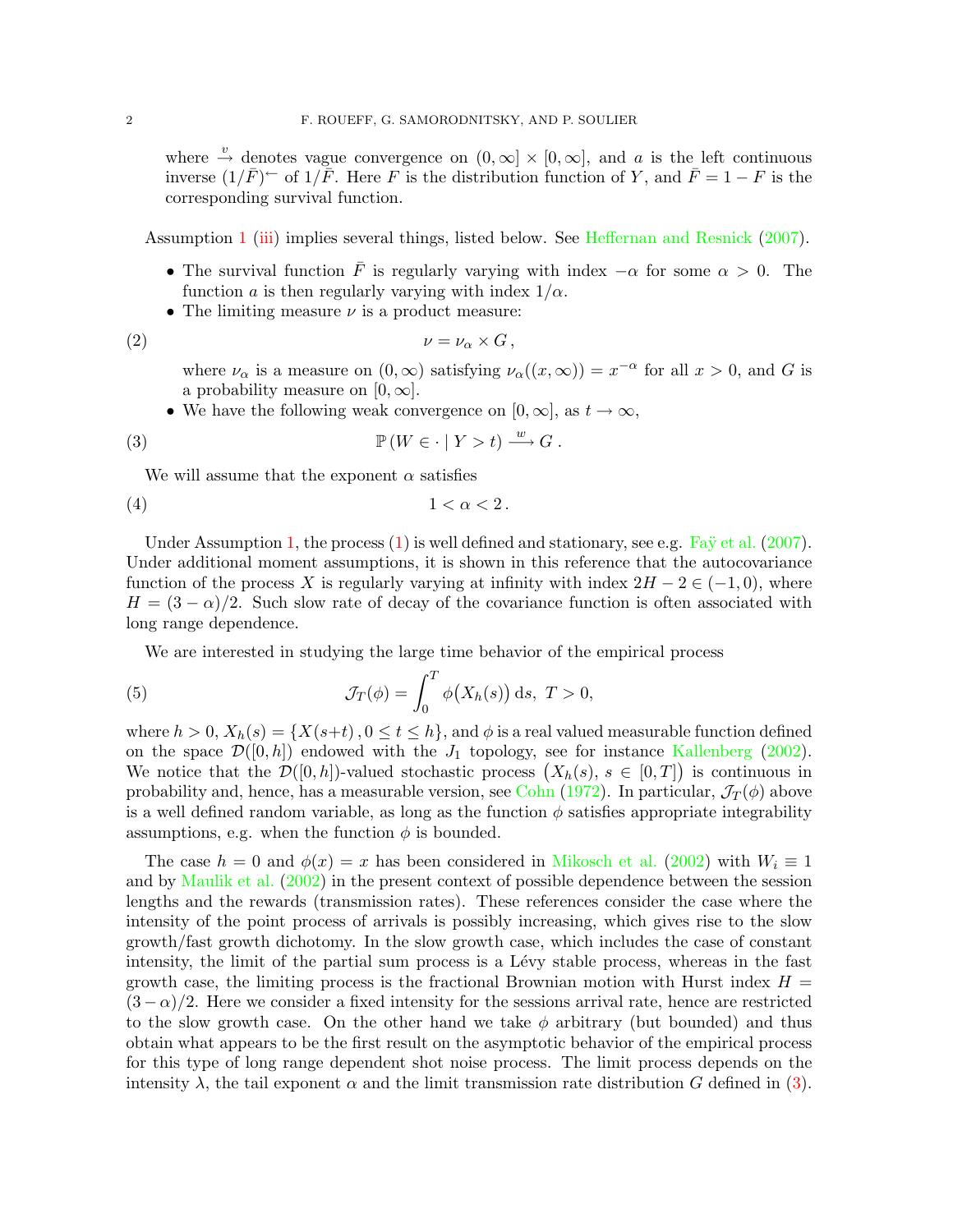As an illustration, we apply the main result to the estimation of the distribution function of the steady state value of the transmission process. Moreover we allow  $h > 0$ . Other potential applications of our main result (e.g. to estimation of the multivariate distribution function) can be handled in a similar way, but we do not pursue them in this paper.

Our main result is stated as a a functional central limit theorem in the Skorohod  $M_1$ topology. A convergence result in this topology was obtained in [Resnick and van den Berg](#page-16-6)  $(2000)$  for a similar traffic model, but with  $h = 0$  and  $\phi(x) = x$ . Our result can be viewed as a heavy traffic approximation of the content of a fluid queue fed with input  $\phi(X(s))$ . It shows, in particular, that even for  $\phi$  boundedd (e.g. with  $\phi(x) = x \wedge b$  with b denoting a maximal allowed bandwidth), the fluctuations of the asymptotic approximation of the queue content has an infinite variance. See also [\(Resnick and van den Berg,](#page-16-6) [2000,](#page-16-6) Section 5).

#### 2. Notation and preliminary results

<span id="page-2-3"></span>We now introduce some notation and derive certain useful properties of the empirical process [\(5\)](#page-1-1) stated in several lemmas whose proofs are provided in Section [5.](#page-6-0)

We employ the usual queuing terminology: a time point  $t$  is said to belong to a busy period if  $X(t) > 0$ ; it belongs to an idle period otherwise. A cycle consists of a busy period and the subsequent idle period.

Let  $\{S_j, j \in \mathbb{Z}\}\$  denote the successive starting times of the cycles such that  $\cdots < S_{-2}$  $S_{-1} < 0 < S_0 < S_1 < \ldots$  and let  $C_j = S_j - S_{j-1}$  for all  $j \in \mathbb{Z}$ . Hence  $S_0$  is the starting time of the first complete cycle starting after time 0 and  $S_n = S_0 + \sum_{j=1}^n C_j$ . For  $T > 0$ , let  $M_T$ denote the number of complete cycles initiated after time 0, and finishing before time T.

The following facts about  $M/G/\infty$  queues will be useful. The regenerative property of the cycles and  $(6)$  can be found in [Hall](#page-16-7) [\(1988\)](#page-16-7). The tail property of  $C_1$  is proved in Section [5.](#page-6-0)

<span id="page-2-1"></span>**Lemma [1](#page-0-0).** Suppose that Assumption 1 holds. Then  $\{(C_j, X(\cdot + S_{j-1})1_{[0,C_j)}), j \geq 1\}$  is an i.i.d. sequence of random pairs with values in  $(0, \infty) \times \mathcal{D}([0, \infty))$ ,  $C_1$  has a regularly varying tail with index  $\alpha$  and

<span id="page-2-0"></span>(6) 
$$
\mathbb{E}[C_1] = e^{\lambda \mathbb{E}[Y]} / \lambda,
$$

<span id="page-2-2"></span>(7) 
$$
\lim_{t \to \infty} t \mathbb{P}(C_1 > a(t)x) = e^{\lambda \mathbb{E}[Y]} x^{-\alpha}.
$$

Let  $\phi$  be a measurable function defined on  $\mathcal{D}([0,h])$ , satisfying appropriate integrability conditions for the integral in [\(5\)](#page-1-1) to be well defined (e.g. bounded). We decompose  $\mathcal{J}_T(\phi)$ using the cycles defined above. Let us denote

(8) 
$$
Z_j(\phi) = \int_{S_{j-1}}^{S_j} \phi(X_h(s)) \, ds, \quad j = 1, 2, \dots
$$

Then  $(Z_i(\phi))_{i>1}$  is a stationary sequence, but, if  $h > 0$ , it is not an i.i.d. sequence. Nevertheless, it is easy to see that it is strongly mixing. Define sigma-fields  $\mathcal{F}_j = \sigma(X(S_j+h-s), s \geq 0)$ and  $\mathcal{G}_j = \sigma(X(S_j + t), t \ge 0)$  and mixing coefficients  $(\alpha_k)_{k \ge 1}$  by

$$
\alpha_k = 2 \sup \{|\text{cov}(\mathbb{1}_A, \mathbb{1}_B)|, A \in \mathcal{F}_j, B \in \mathcal{G}_{j+k}, j \ge 1\}.
$$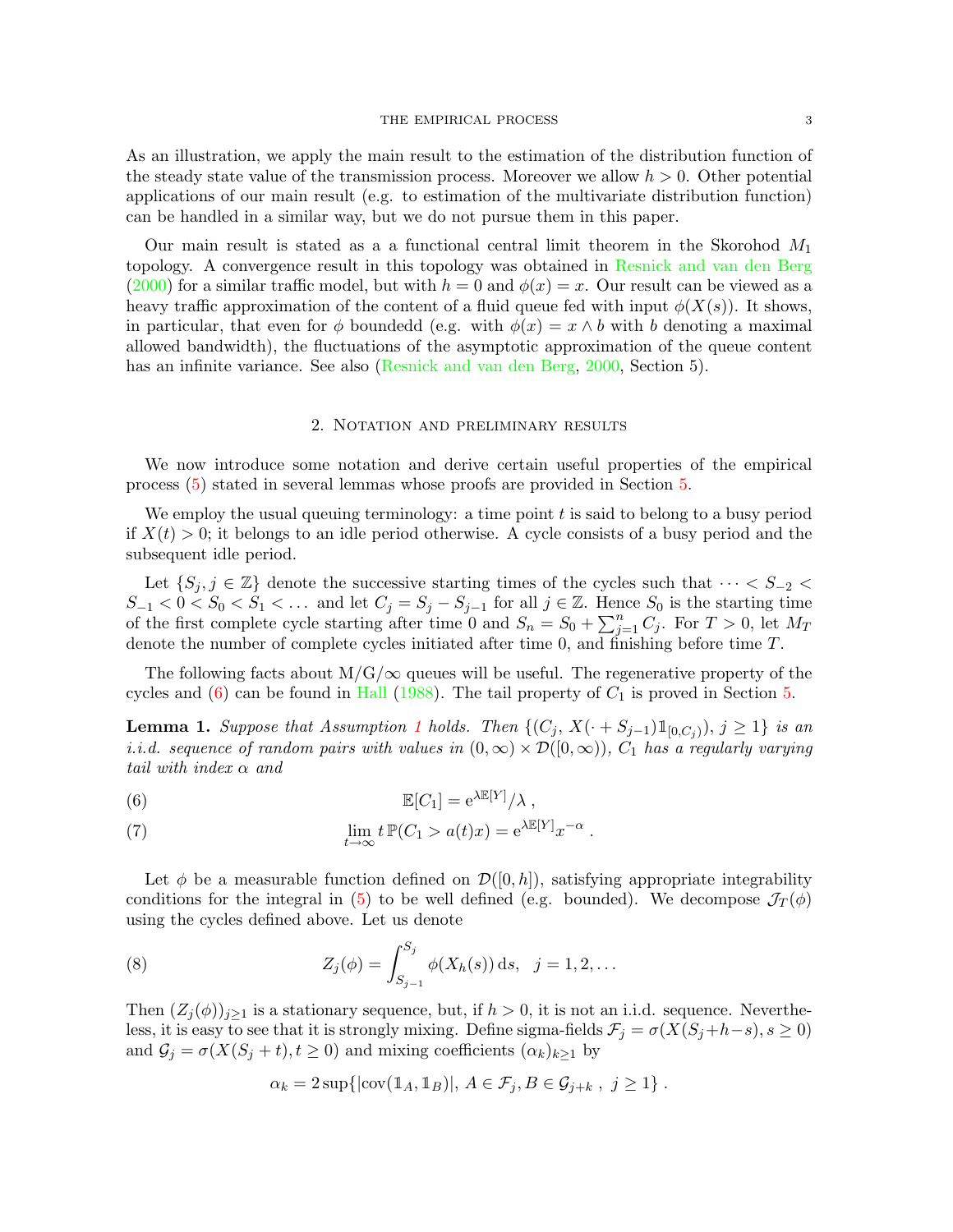Then, for all  $k \geq 2$ ,

<span id="page-3-4"></span>(9)  $\alpha_k \le 2\mathbb{P}(S_{j+k} - S_{j+1} \le h) \le \mathbb{P}(\max(C_{j+2}, \ldots, C_{j+k}) \le h) = F_C(h)^{k-1}.$ 

where  $F_C$  denotes the distribution function of  $C_1$ . Since  $F_C(h) < 1$  for any h, the mixing coefficients  $\alpha_k$  decay exponentially fast, independently of  $\phi$ . This property will be a key ingredient to the proof of our result since it implies that, in many aspects, the sequence  $Z_i(\phi)$ has the same asymptotic properties as an i.i.d. sequence.

We will denote

(10) 
$$
\mathcal{E}(w,\phi) = \mathbb{E}[\phi(w+X_h(0))], \quad w \in [0,\infty),
$$

whenever the latter expectation is well defined, which is always the case if  $\phi$  is bounded. It follows from the elementary renewal theorem that that  $\mathbb{E}[Z_i(\phi)] = \mathbb{E}[\phi(X_h(0)]/\mathbb{E}[C_1].$  This identity is stated formally in the following lemma, which also contains another result that will be needed later.

<span id="page-3-2"></span>**Lemma 2.** Suppose that Assumption [1](#page-0-0) holds. Let  $h \geq 0$  and  $\phi$  be a bounded measurable function defined on  $\mathcal{D}([0,h])$ . We have

<span id="page-3-3"></span>(11) 
$$
\mathbb{E}\left[Z_1(\phi)\right] = \mathcal{E}(0,\phi)\mathbb{E}[C_1] = \mathbb{E}[\phi(X_h(0)]\mathbb{E}[C_1].
$$

Moreover, for any  $p \in (1,\alpha)$ , there exists a constant  $C > 0$  and a positive function g depending neither on  $\phi$  nor on T such that  $g(x) \to 0$  as  $x \to \infty$  and

<span id="page-3-5"></span>(12) 
$$
\mathbb{P}\left(\sup_{t\in[0,T]}|\mathcal{J}_t(\phi)-\mathbb{E}[\mathcal{J}_t(\phi)]|>x\|\phi\|_{\infty}\right)\leq CT^{1-p}+CTx^{-p}+g(x).
$$

For all  $\epsilon, t > 0$  let  $N_{\epsilon,t}$  be the number of sessions of length greater than  $\epsilon a(t)$  arriving and ending within the first complete cycle  $[S_0, S_1]$ . Further, we let  $Y_{\epsilon,t}$  be the length of the first session starting at or after  $S_0$  with length greater than  $\epsilon a(t)$  and let  $\Gamma_{\epsilon,t}$  and  $W_{\epsilon,t}$  be, correspondingly, its starting time and the transmission rate. The following lemma shows that, when  $N_{\epsilon,t} \geq 1$ , the process  $\{\phi(X_h(s))\; , s \in [S_0, S_1)\}\;$  can be, in certain sense, approximated by the step function  $\{\mathcal{E}(W_{\epsilon,t},\overrightarrow{\phi})1_{[\Gamma_{\epsilon,t},\Gamma_{\epsilon,t}+Y_{\epsilon,t})}(s)$ ,  $s \in [S_0,S_1)$ . (Note that by definition, if  $N_{\epsilon,t} \geq 1$ , then  $S_0 \leq \Gamma_{\epsilon,t} \leq \Gamma_{\epsilon,t} + Y_{\epsilon,t} \leq S_1$ .

<span id="page-3-1"></span>**Lemma 3.** Suppose that Assumption [1](#page-0-0) holds. Let  $h \geq 0$  and  $\phi$  be a bounded measurable function defined on  $\mathcal{D}([0,h])$ . Let  $\eta > 0$ . We have, for all  $\epsilon > 0$  sufficiently small, (13)

$$
\mathbb{P}\left(\sup_{v\in[S_0,S_1]}\left|\int_{S_0}^v\{\phi(X_h(s))-\mathcal{E}(W_{\epsilon,t},\phi)\mathbb{1}_{[\Gamma_{\epsilon,t},\Gamma_{\epsilon,t}+Y_{\epsilon,t})}(s)\}\,\mathrm{d} s\right|>\eta a(t)\,;N_{\epsilon,t}\geq 1\right)=o(t^{-1})\;.
$$

Let W be a closed subset of  $[0, \infty]$  such that  $\mathbb{P}(W \in \mathcal{W}) = 1$ . (Note that by [\(3\)](#page-1-0) this implies  $G(W) = 1.$  We introduce the following assumption.

# <span id="page-3-0"></span>Assumption 2. We have

(14) 
$$
G(D(\mathcal{E}(\cdot,\phi),\mathcal{W}))=0,
$$

where  $D(\mathcal{E}(\cdot,\phi),\mathcal{W})$  denotes the set of discontinuity points of the function  $\mathcal{E}(\cdot,\phi)$  restricted to  $W \cap [0, \infty)$ , and containing the point  $\infty$  if  $\infty \in W$  and  $\mathcal{E}(w, \phi)$  does not converge as  $w \to \infty$ with  $w \in \mathcal{W}$ . (The notation  $\mathcal{E}(\infty, \phi)$ , when used in the sequel, refers to the continuous extension of  $\mathcal{E}(w, \phi)$ , and will be used only when such an extension exists.)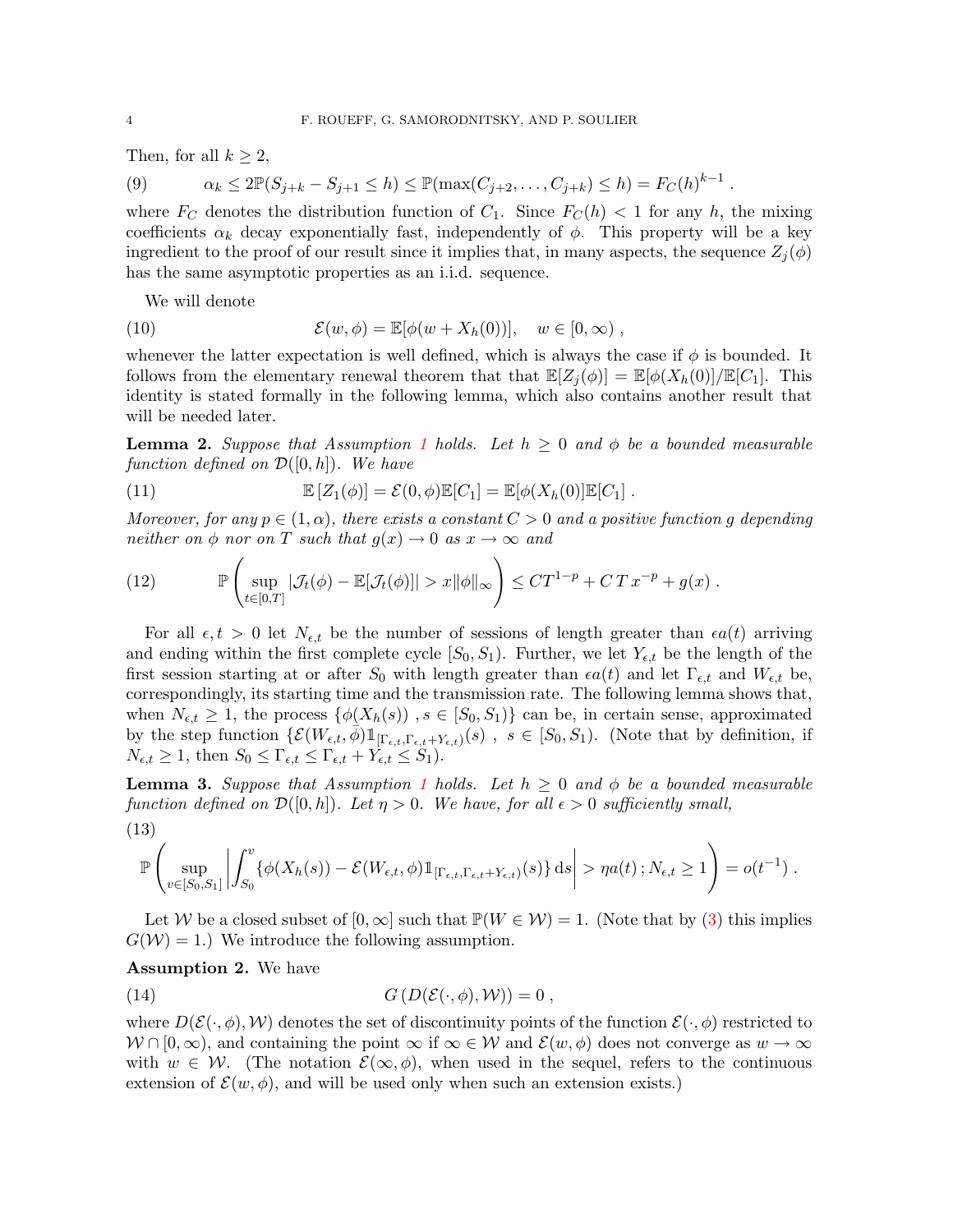<span id="page-4-2"></span>Remark 1. If the distribution of W is supported by a closed set consisting of isolated points in  $[0, \infty)$  (which would be the case, for instance, if W was a nonnegative integer-valued random variable), then  $D(\mathcal{E}(\cdot, \phi), \mathcal{W})$  is either empty or equal to  $\{\infty\}$ . In the latter case, if  $G({\{\infty\}}) = 0$ , then Assumption [2](#page-3-0) is verified.

The next lemma, which may be of independent interest, states the multivariate regular variation property of the empirical process over a cycle.

<span id="page-4-1"></span>**Lemma 4.** Suppose that Assumption [1](#page-0-0) holds. Let  $h \geq 0$  and  $\phi_1, \ldots, \phi_d$  be bounded measurable functions defined on  $\mathcal{D}([0,h])$  satisfying Assumption [2](#page-3-0) with G defined by [\(2\)](#page-1-2). With  $\mathcal{E}(w,\phi_i)$  =  $\mathbb{E}[w + \phi_i(X_h(0))]$ ,  $i = 1, ..., d, w \geq 0$ , we let

$$
\mathbf{Z} = \left[ \int_{S_0}^{S_1} \phi_1(X_h(s)) \, \mathrm{d}s, \ldots, \int_{S_0}^{S_1} \phi_d(X_h(s)) \, \mathrm{d}s \right]^T
$$

.

Then **Z** is multivariate regularly varying with index  $\alpha$ . More precisely, the following vague convergence holds on  $[-\infty,\infty]^d \setminus \{0\}$  as  $t \to \infty$ ,

<span id="page-4-3"></span>(15) 
$$
t\mathbb{P}\left(\frac{\mathbf{Z}}{a(t)}\in\cdot\right)\stackrel{v}{\longrightarrow}e^{\lambda\mathbb{E}[Y]}\int_{y=0}^{\infty}\mathbb{P}\left(y[\mathcal{E}(W^*,\phi_1)\ \dots\ \mathcal{E}(W^*,\phi_d)]^T\in\cdot\right)\alpha y^{-\alpha-1}\,\mathrm{d}y,
$$

where  $W^*$  is a random variable with values in  $[0,\infty]$  and distribution G.

#### 3. Main result

As observed in [Resnick and van den Berg](#page-16-6) [\(2000\)](#page-16-6), since the limit is discontinuous, the convergence of the sequence of processes  $\{\mathcal{Z}_T(\phi,t), t \geq 0\}$  in Theorem [5](#page-4-0) cannot hold in  $\mathcal{D}([0,\infty))$  endowed with the topology induced by Skorohod's  $J_1$  distance. We shall prove that the convergence holds in  $\mathcal{D}([0,\infty))$  endowed with the topology induced by Skorohod's  $M_1$ distance.

<span id="page-4-0"></span>**Theorem 5.** Suppose that Assumption [1](#page-0-0) holds. Let  $h \geq 0$  and  $\phi$  be a bounded measurable function on  $\mathcal{D}([0,h])$  satisfying Assumption [2](#page-3-0) with G defined by [\(2\)](#page-1-2). Then, as  $T \to \infty$ , the sequence of processes  $\mathcal{Z}_T(\phi,\cdot)$  defined by

(16) 
$$
\mathcal{Z}_T(\phi, u) = \frac{1}{a(T)} \int_0^{T_u} {\{\phi(X_h(s)) - \mathbb{E}[\phi(X_h(0))] \} ds, \quad u \ge 0,
$$

converges weakly in  $\mathcal{D}([0,h])$  endowed with the  $M_1$  topology to a totally skewed to the right strictly  $\alpha$ -stable Lévy motion  $(\Lambda(\phi, u), u \geq 0)$  satisfying

<span id="page-4-4"></span>(17) 
$$
\mathbb{E}e^{it\Lambda(\phi,u)} = \exp\left\{-u|t|^{\alpha}\lambda c_{\alpha}\mathbb{E}\left|\mathcal{E}(W^*,\phi) - \mathcal{E}(0,\phi)\right|^{\alpha}\left\{1 - i\beta\mathrm{sgn}(t)\tan(\pi\alpha/2)\right\}\right\}
$$

for  $u \geq 0$  and  $t \in \mathbb{R}$ , where  $c_{\alpha} = -\Gamma(1-\alpha)\cos(\pi \alpha/2)$ ,  $W^*$  is as in Lemma [4,](#page-4-1) and

$$
\beta = \frac{\mathbb{E}\left[\left|\mathcal{E}(W^*,\phi) - \mathcal{E}(0,\phi)\right|^\alpha \mathrm{sgn}\Big(\mathcal{E}(W^*,\phi) - \mathcal{E}(0,\phi)\Big)\right]}{\mathbb{E}\Big|\mathcal{E}(W^*,\phi) - \mathcal{E}(0,\phi)\Big|^\alpha}.
$$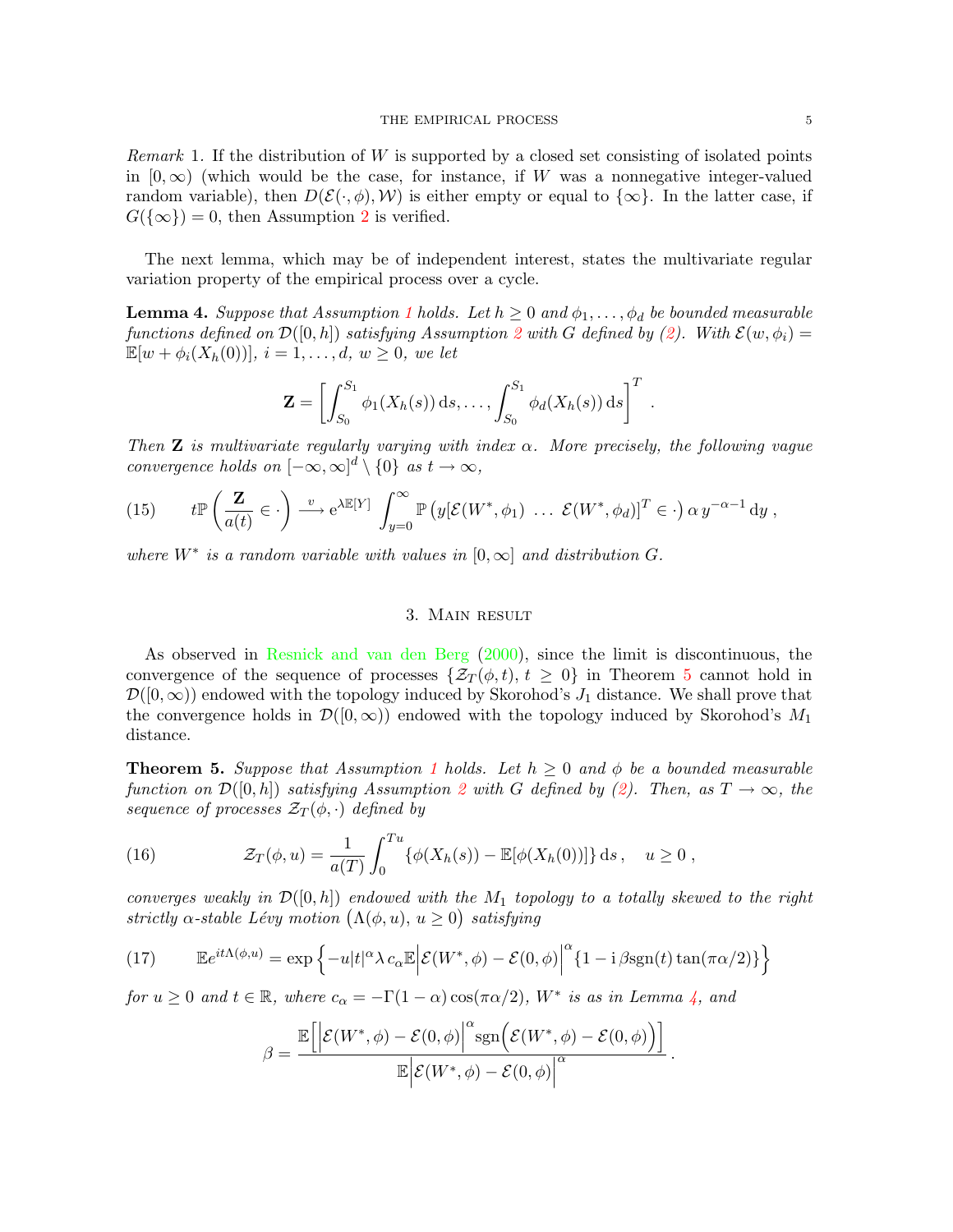*Remark* 2. For applications of Theorem  $5$  it is sometimes useful to represent the limiting Lévy motion  $(\Lambda(\phi, u), u \ge 0)$  in the form

<span id="page-5-0"></span>(18) 
$$
\Lambda(\phi, u) = \int_0^u \int_{\mathcal{W}} \{ \mathcal{E}(w, \phi) - \mathcal{E}(0, \phi) \} M_\alpha(ds, dw) , u \ge 0 ,
$$

where  $M_{\alpha}$  is a totally skewed to the right  $\alpha$ -stable random measure on  $(0,\infty) \times W$  with control measure  $\lambda c_{\alpha}$ Leb  $\times G$ ; see [Samorodnitsky and Taqqu](#page-16-8) [\(1994\)](#page-16-8). The representation [\(18\)](#page-5-0) is linear in  $\phi$ , and this allows, for example, handling more than one function  $\phi$  at a time.

Specifically, if Assumption [1](#page-0-0) holds, and  $\mathcal F$  is a class of bounded measurable functions sat-isfying Assumption [2,](#page-3-0) then, by linearity, Theorem [5](#page-4-0) implies that, for any  $n \geq 2$  and bounded measurable functions  $\phi_1, \ldots, \phi_n$  on  $\mathcal{D}([0, h])$  satisfying Assumption [2,](#page-3-0) the family of  $\mathbb{R}^n$ -valued processes  $(\mathcal{Z}_T(\phi_1,\cdot),\ldots,\mathcal{Z}_T(\phi_n,\cdot))$  converges weakly to the process  $(\Lambda(\phi_1,\cdot),\ldots,\Lambda(\phi_n,\cdot))$ in  $\mathcal{D}([0,\infty))^n$  endowed with the  $M_1$  topology, where the limiting process is understood as to be defined by [\(18\)](#page-5-0). Clearly, this limiting process is an  $\mathbb{R}^n$ -valued  $\alpha$ -stable Lévy motion.

For another application of  $(18)$ , we can write the one-dimensional weak convergence pre-scribed by Theorem [5](#page-4-0) at  $u = 1$  in the form

<span id="page-5-1"></span>(19) 
$$
\mathcal{Z}_T(\phi,1) \Rightarrow \Lambda_1(\phi) := \int_{\mathcal{W}} \{ \mathcal{E}(w,\phi) - \mathcal{E}(0,\phi) \} \, \tilde{M}_\alpha(\mathrm{d}w),
$$

where this time  $\tilde{M}_{\alpha}$  is a totally skewed to the right  $\alpha$ -stable random measure on W with control measure  $\lambda c_{\alpha} G$ . Again, the representation of the limit in the right hand side of [\(19\)](#page-5-1) is linear in  $\phi$ , allowing us to handle more than one function  $\phi$  at a time.

#### 4. An application: the empirical process

Suppose we want to estimate the distribution function  $K$  of  $X(0)$ . For this purpose we consider the family of empirical processes

$$
E_T(x) = T^{-1} \int_0^T \mathbb{1}_{\{X(s) \le x\}} ds, \ x > 0.
$$

Let  $D$  denote the set of discontinuity points of the distribution function  $K$  restricted to  $W \cap [0, \infty)$ . The following is an immediate corollary of Theorem [5](#page-4-0) and [\(19\)](#page-5-1).

<span id="page-5-2"></span>**Corollary 6.** Let X be the collection of  $x > 0$  such that  $G(x - D) = 0$ . Then

$$
(T a(T)^{-1} (E_T(x) - K(x)), x \in \mathcal{X}) \Rightarrow (D(x), x \in \mathcal{X})
$$

in the sense of convergence of the finite-dimensional distributions, where

$$
D(x) = \int_{\mathcal{W}} \{ K(x - w) - K(x) \} \tilde{M}_{\alpha}(\mathrm{d}w), \ x > 0.
$$

Remark 3. Note that the set D is at most countable, and the set of atoms of G is at most countable as well. We immediately conclude that the set  $\mathcal X$  misses at most countably many  $x > 0$ .

Further, if the distribution of W is supported by a closed set consisting of isolated point in  $[0, \infty)$ , we have  $D = \emptyset$  (see Remark [1\)](#page-4-2), and so  $\mathcal{X} = (0, \infty)$ ,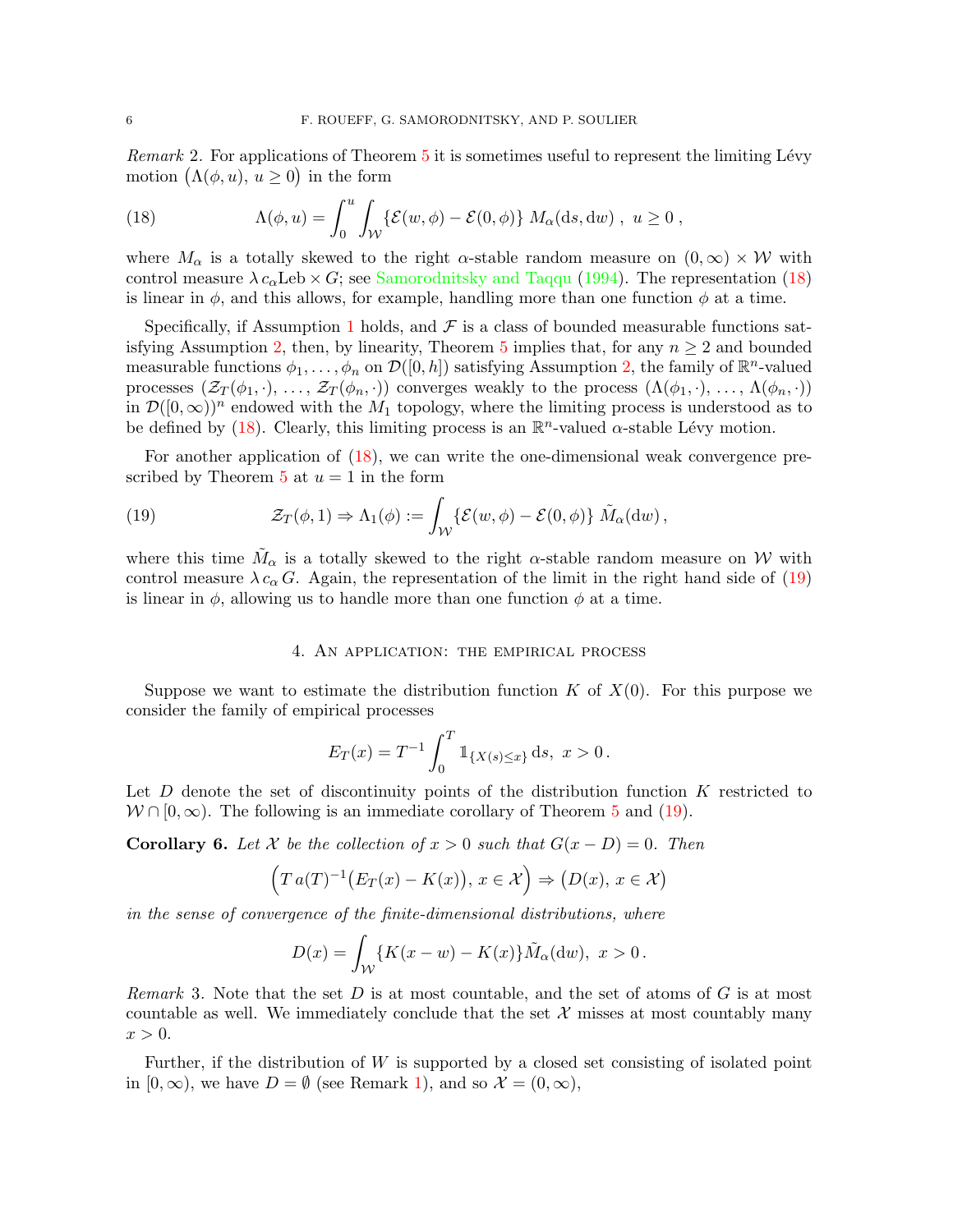Finally,  $X(0)$  is an infinitely divisible random variable with Lévy measure  $\mu$  satisfying

$$
\mu((a,\infty)) = \lambda \mathbb{E}(Y1(W > a)), \ a > 0.
$$

Therefore, if W does not have positive atoms, then the distribution function  $K$  has a single atom, at the origin, implying that  $D = \{0\}$  and X misses some of the atoms of G, specifically those atoms that are not isolated points of  $W$ .

Observe that Corollary [6](#page-5-2) shows that "the usual"  $\sqrt{T}$ -rate of convergence of an empirical process does not hold in the present situation, since the actual rate of convergence is  $Ta(T)^{-1}$ , which is regularly varying with index  $1 - \alpha^{-1} \in (0, 1/2)$ . This should not be surprising since presence of long range dependence has been known to yield slower rates of convergence of the empirical process. However we note that in our case the empirical process behaves quite differently from the empirical process for other long memory processes, see e.g. [Taqqu](#page-16-9) [\(1979\)](#page-16-9); [Surgailis](#page-16-10) [\(2004\)](#page-16-10).

#### 5. Proofs

<span id="page-6-0"></span>*Proof of Lemma [1.](#page-2-1)* By the definition of a and regular variation of the tail of  $F$ ,

$$
\bar{F}(a(t)) = \mathbb{P}(Y > a(t)) \sim t^{-1} \text{ as } t \to \infty;
$$

recall, further, that a is regularly varying at infinity with index  $1/\alpha$ . We will use the notation  $N_{\epsilon,t}$ ,  $Y_{\epsilon,t}$ ,  $\Gamma_{\epsilon,t}$  and  $W_{\epsilon,t}$  introduced just before Lemma [3](#page-3-1) above. Applying Lemma 1 in [Resnick](#page-16-11) [and Samorodnitsky](#page-16-11) [\(1999\)](#page-16-11) and the regular variation of  $\bar{F}$ , we get

<span id="page-6-5"></span>(20) 
$$
\lim_{t \to \infty} t \mathbb{P}(N_{\epsilon,t} \ge 1) = \lim_{t \to \infty} \frac{\mathbb{P}(N_{\epsilon,t} \ge 1)}{\overline{F}(\epsilon a(t))} \frac{\overline{F}(\epsilon a(t))}{\overline{F}(a(t))} = e^{\lambda \mathbb{E}[Y]} \epsilon^{-\alpha}.
$$

Imagine, for a moment, that all sessions of the length exceeding  $\epsilon a(t)$  are discarded upon arrival, and do not contribute to a busy period. Let  $B_{\epsilon,t}$  denote the length of the first busy period starting at or after time  $S_0$  and generated by the remaining sessions, those of length not exceeding  $\epsilon a(t)$ . Then by [\(Resnick and Samorodnitsky,](#page-16-11) [1999,](#page-16-11) Proposition 1), there exists a constant D independent of  $\epsilon$  such that

(21) 
$$
\mathbb{P}\left(B_{\epsilon,t} > \epsilon Da(t)\right) = o(t^{-1}).
$$

We immediately conclude that

<span id="page-6-2"></span>(22) 
$$
\lim_{t \to \infty} t \mathbb{P}(C_1 > \epsilon Da(t) ; N_{\epsilon,t} = 0) = 0
$$

(keeping in mind that an idle period has an exponential distribution).

We consider now the case  $N_{\epsilon,t} \geq 1$ , in which case we use the decomposition

(23) 
$$
C_1 = \{\Gamma_{\epsilon,t} - S_0\} + Y_{\epsilon,t} + \{S_1 - (\Gamma_{\epsilon,t} + Y_{\epsilon,t})\}.
$$

By the definition of  $B_{\epsilon,t}$ , we have, on  $\{N_{\epsilon,t} \geq 1\}$ ,

<span id="page-6-4"></span><span id="page-6-3"></span><span id="page-6-1"></span>
$$
\Gamma_{\epsilon,t} - S_0 \leq B_{\epsilon,t} .
$$

Hence, by [\(21\)](#page-6-1), for any  $\eta > 0$ , choosing  $\epsilon > 0$  sufficiently small, we have

(24) 
$$
\mathbb{P}(\Gamma_{\epsilon,t} - S_0 > a(t)\eta; N_{\epsilon,t} \ge 1) = o(t^{-1}) \text{ as } t \to \infty.
$$

Further, denote by  $\tilde{\Gamma}_{\epsilon,t}$  the completion time of the last session with length greater than  $\epsilon a(t)$ before time  $S_1$ . Notice that the infinite source Poisson process  $(1)$  is time reversible, in the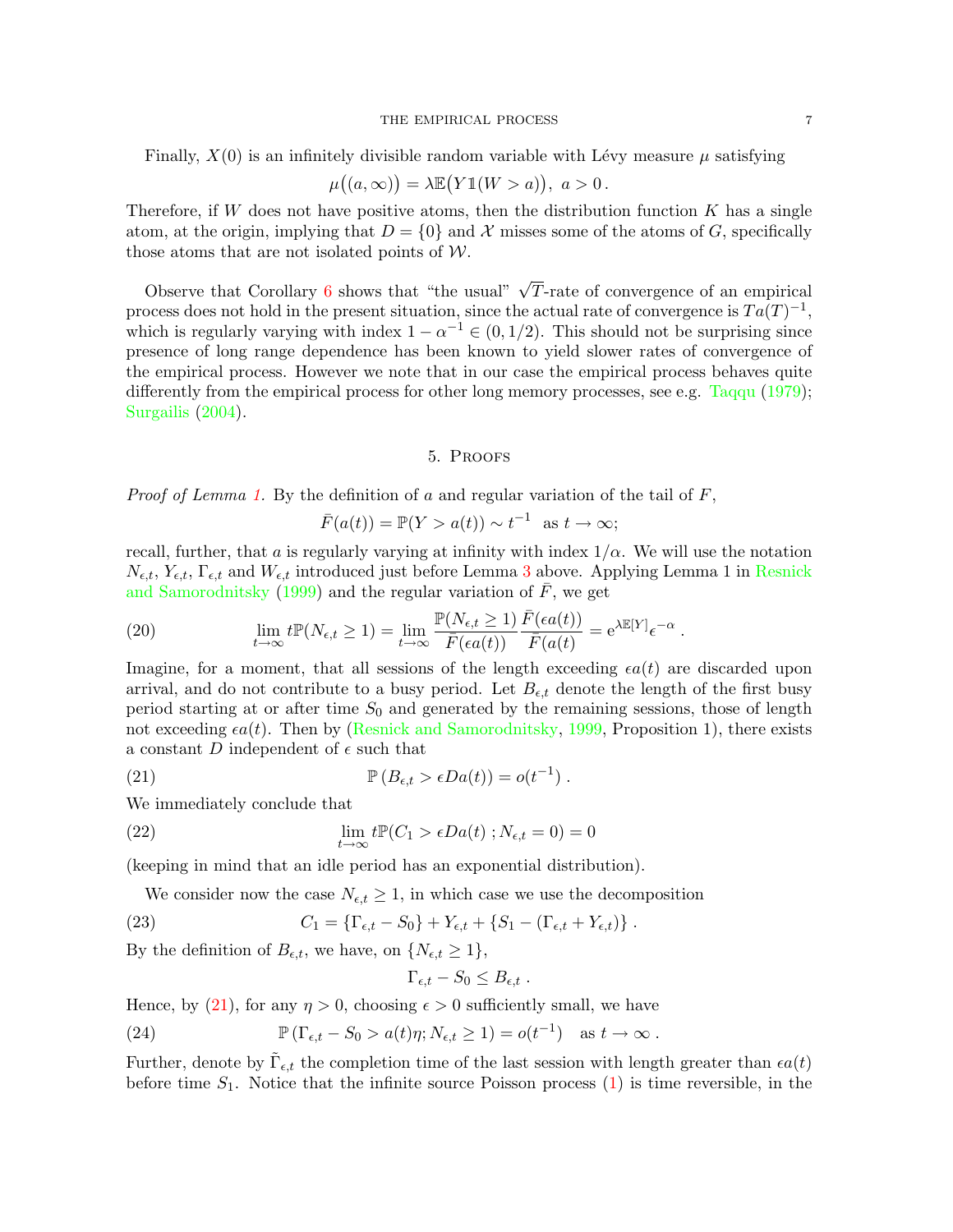sense of switching the direction of time, declaring  $\Gamma_\ell + Y_\ell$  to be the arrival time of session number  $\ell$  and  $\Gamma_\ell$  to be its completion time. Therefore, by time inversion, the difference  $S_1 - \tilde{\Gamma}_{\epsilon,t}$  has the same exponential distribution with the mean  $(\lambda \bar{F}(\epsilon a(t)))^{-1}$  as  $\Gamma_{\epsilon,t} - S_0 + I_0$ , where  $I_0$  denotes the idle period preceding  $S_0$ . Further, on the event  $\{N_{\epsilon,t} = 1\}$ , the random variables  $\Gamma_{\epsilon,t} + Y_{\epsilon,t}$  and  $\tilde{\Gamma}_{\epsilon,t}$  coincide. We conclude that, for all  $\eta, \epsilon > 0$ ,

$$
\mathbb{P}\left(S_1 - (\Gamma_{\epsilon,t} + Y_{\epsilon,t})\right) > a(t)\eta \; ; N_{\epsilon,t} = 1) = \mathbb{P}\left(S_1 - \tilde{\Gamma}_{\epsilon,t} > a(t)\eta \; ; N_{\epsilon,t} = 1\right) \\
\leq \mathbb{P}\left(\Gamma_{\epsilon,t} - S_0 + I_0 > a(t)\eta\right) = o(t^{-1}) \quad \text{as } t \to \infty \; .
$$

Next, by Lemma 2 in [Resnick and Samorodnitsky](#page-16-11) [\(1999\)](#page-16-11), we also have

<span id="page-7-1"></span>(27) 
$$
\mathbb{P}(N_{\epsilon,t} \geq 2) = o(t^{-1}) \text{ as } t \to \infty.
$$

Applying  $(22)$ ,  $(23)$ ,  $(24)$ ,  $(25)$  and  $(27)$ , we get, for any  $x > \eta > 0$ , choosing  $\epsilon$  small enough,

<span id="page-7-2"></span>(28) 
$$
\liminf_{t \to \infty} t \mathbb{P}(Y_{\epsilon,t} > a(n)x ; N_{\epsilon,t} \ge 1) \le \liminf_{t \to \infty} t \mathbb{P}(C_1 > a(t)x)
$$
  

$$
\le \limsup_{t \to \infty} t \mathbb{P}(C_1 > a(t)x) \le \limsup_{t \to \infty} t \mathbb{P}(Y_{\epsilon,t} > a(n)(x - \eta) ; N_{\epsilon,t} \ge 1).
$$

Note that the distribution of  $Y_{\epsilon,t}$  is the conditional distribution of Y given  $\{Y > \epsilon a(t)\}\$ . and that the event  $\{N_{\epsilon,t} \geq 1\}$  is independent of  $Y_{\epsilon,t}$ , so that [\(20\)](#page-6-5) yields, for any  $x > 0$ ,

$$
t \mathbb{P}(Y_{\epsilon,t} > a(n)x ; N_{\epsilon,t} \ge 1) \sim e^{\lambda \mathbb{E}[Y]} \epsilon^{-\alpha} \mathbb{P}(Y > a(t)x | Y > \epsilon a(t)) \to e^{\lambda \mathbb{E}[Y]} x^{-\alpha}
$$

as  $t \to \infty$ . Applying this statement to [\(28\)](#page-7-2) and letting  $\eta \to 0$  gives [\(7\)](#page-2-2).

*Proof of Lemma [2.](#page-3-2)* Observe that the process  $\{X(t), t \in \mathbb{R}\}\$ is a regenerative process (it regenerates at the beginning of each busy period), hence it is ergodic. Therefore,  $T^{-1} \mathcal{J}_T(\phi) \rightarrow$  $\mathcal{E}(0,\phi)$  a.s.; see e.g. [Resnick](#page-16-12) [\(1992\)](#page-16-12). On the other hand, as seen earlier, the sequence  $(Z_j(\phi))$ is strongly mixing, hence also ergodic, and so  $n^{-1} \sum_{j=1}^{n} Z_j(\phi)$  converges almost surely to  $\mathbb{E}[Z_1(\phi)]$ . Since  $M_T/T$  converges almost surely to  $1/\mathbb{E}[C_1]$ , we also obtain

$$
\frac{1}{T}\sum_{j=1}^{M_T} Z_j(\phi) \to \mathbb{E}[Z_1(\phi)]/\mathbb{E}[C_1], \text{ a.s.},
$$

and [\(11\)](#page-3-3) follows.

Denote  $\bar{\phi} = \phi - \mathcal{E}(0, \phi)$ . Observe that  $\mathcal{J}_T(\bar{\phi})$  is centered and  $\|\bar{\phi}\|_{\infty} \le \|\phi\|_{\infty} + |\mathcal{E}(0, \phi)| \le$  $2\|\phi\|_{\infty}$ . We have

(29) 
$$
\sup_{t\in[0,S_0]}|\mathcal{J}_t(\bar{\phi})| \leq S_0 \|\bar{\phi}\|_{\infty}.
$$

For  $t \geq S_0$  we use the decomposition

<span id="page-7-3"></span>
$$
\mathcal{J}_t(\bar{\phi}) = \mathcal{J}_{S_0}(\bar{\phi}) + \sum_{j=1}^{M_t} Z_j(\bar{\phi}) + \int_{S_{M_t}}^t \bar{\phi}(X_h(s)) \mathrm{d} s.
$$

Now, using  $\|\bar{\phi}\|_{\infty} \leq 2\|\phi\|_{\infty}$ , [\(29\)](#page-7-3) and that, for all  $k = 1, \ldots, M_T + 1$ ,

$$
\sup_{u \in [S_{k-1}, S_k]} \left| \int_{S_{k-1}}^u \bar{\phi}(X_h(s)) \mathrm{d} s \right| \leq ||\bar{\phi}||_{\infty} C_k,
$$

<span id="page-7-0"></span>(25)

$$
\Box
$$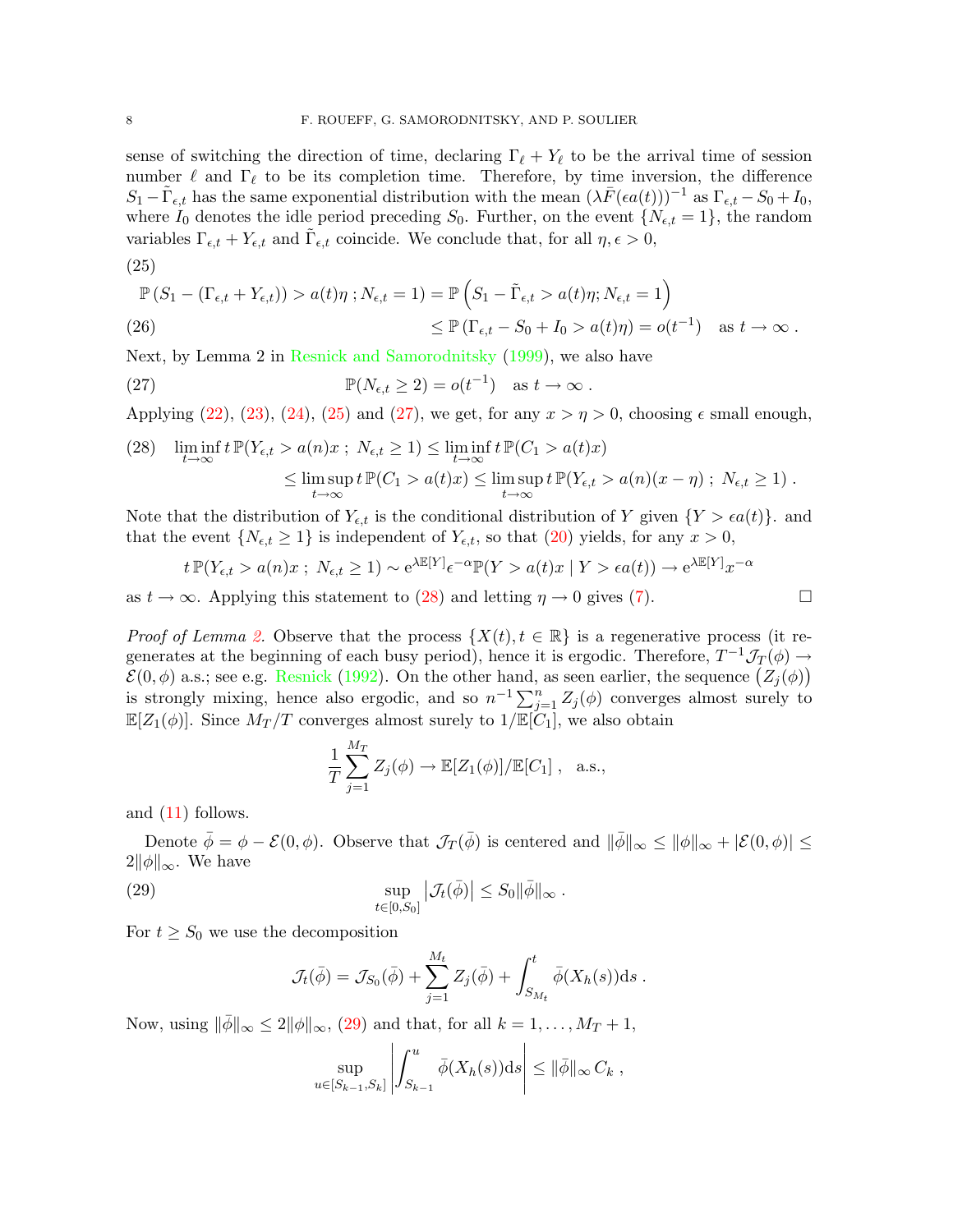we get, for any  $T > 0$ ,

$$
\mathbb{P}\left(\sup_{t\in[0,T]}|\mathcal{J}_t(\bar{\phi})| > 5x\|\phi\|_{\infty}\right) \leq \mathbb{P}(S_0 > x) + \mathbb{P}\left(\sup_{t\in[0,T]} \left|\sum_{j=1}^{M_t} Z_j(\bar{\phi})\right| > x\|\phi\|_{\infty}\right) \n+ \mathbb{P}\left(\max_{k=1,\dots,M_T+1} C_k > x\right) \n\leq \mathbb{P}(S_0 > x) + 2\mathbb{P}(M_T > 2T/\mathbb{E}[C_1]) \n+ \mathbb{P}\left(\max_{1\leq k\leq 2T/\mathbb{E}[C_1]} \left|\sum_{j=1}^k Z_j(\bar{\phi})\right| > x\|\phi\|_{\infty}\right) \n+ (2T/\mathbb{E}[C_1] + 1)\mathbb{P}(C_1 > x).
$$

Applying [\(11\)](#page-3-3), we see that  $Z_j(\bar{\phi})$  is centered. Moreover  $|Z_j(\bar{\phi})| \leq 2C_j \|\phi\|_{\infty}$ . Let  $p \in (1, \alpha)$ . Applying the mixing property  $(9)$ , Lemma [1](#page-2-1) and [Rio](#page-16-13)  $(2000,$  Chapitre 3, Exercice 1), there exists a constant c which depends only on the distribution of  $C_1$  and p such that

(30) 
$$
\mathbb{E}\left[\max_{1\leq k\leq n}\left|\sum_{j=1}^k Z_j(\bar{\phi})\right|^p\right] \leq c\|\phi\|_{\infty}^p n.
$$

Finally we bound  $\mathbb{P}(M_T > 2T/\mathbb{E}[C_1])$  by noting as usual that  $M_T > n$  if and only if  $S_{n+1} \leq T$ . Thus, denoting by m the smallest integer larger than or equal to  $2T/\mathbb{E}[C_1]$ , we have, for some constant c only depending on the distribution of  $C_1$  and p,

<span id="page-8-1"></span>(31) 
$$
\mathbb{P}(M_T > 2T/\mathbb{E}[C_1]) \leq \mathbb{P}(S_m \leq T) \leq \mathbb{P}(S_m - m\mathbb{E}[C_1] \leq -T) \leq cT^{1-p},
$$

where the last inequality follows from the Markov and Burkhölder inequalities. Gathering the three previous displays and using  $\mathbb{P}\left(C_1 > x\right) \leq \mathbb{E}[C_1^p]$  $_{1}^{p}$ ] $x^{-p}$  for any  $p < \alpha$ , we obtain [\(12\)](#page-3-5) with  $g(x) = P(S_0 > x)$ .

Proof of Lemma [3.](#page-3-1) We will bound the function

$$
\Delta(v) = \int_{S_0}^{v} {\{\phi(X_h(s)) - \mathcal{E}(W_{\epsilon,t}, \phi)1\!\!1_{\left[\Gamma_{\epsilon,t}, \Gamma_{\epsilon,t} + Y_{\epsilon,t}\right)}(s)\} ds}
$$

on the event  $\{N_{\epsilon,t} \geq 1\}$  successively for  $v \in [S_0, \Gamma_{\epsilon,t}], v \in [\Gamma_{\epsilon,t}, \Gamma_{\epsilon,t}+Y_{\epsilon,t}]$  and  $v \in [\Gamma_{\epsilon,t}+Y_{\epsilon,t}, S_1].$ 

**Step 1** For  $v \in [S_0, \Gamma_{\epsilon,t}]$  we have

<span id="page-8-0"></span>
$$
|\Delta(v)| = \left| \int_{S_0}^v \phi(X_h(s)) \mathrm{d} s \right| \leq (\Gamma_{\epsilon,t} - S_0) ||\phi||_{\infty}.
$$

Hence, using [\(24\)](#page-6-4), for any  $\eta > 0$ , choosing  $\epsilon > 0$  sufficiently small, we have

(32) 
$$
\mathbb{P}\left(\sup_{v\in [S_0,\Gamma_{\epsilon,t}]}|\Delta(v)|>a(t)\eta;N_{\epsilon,t}\geq 1\right)=o(t^{-1}).
$$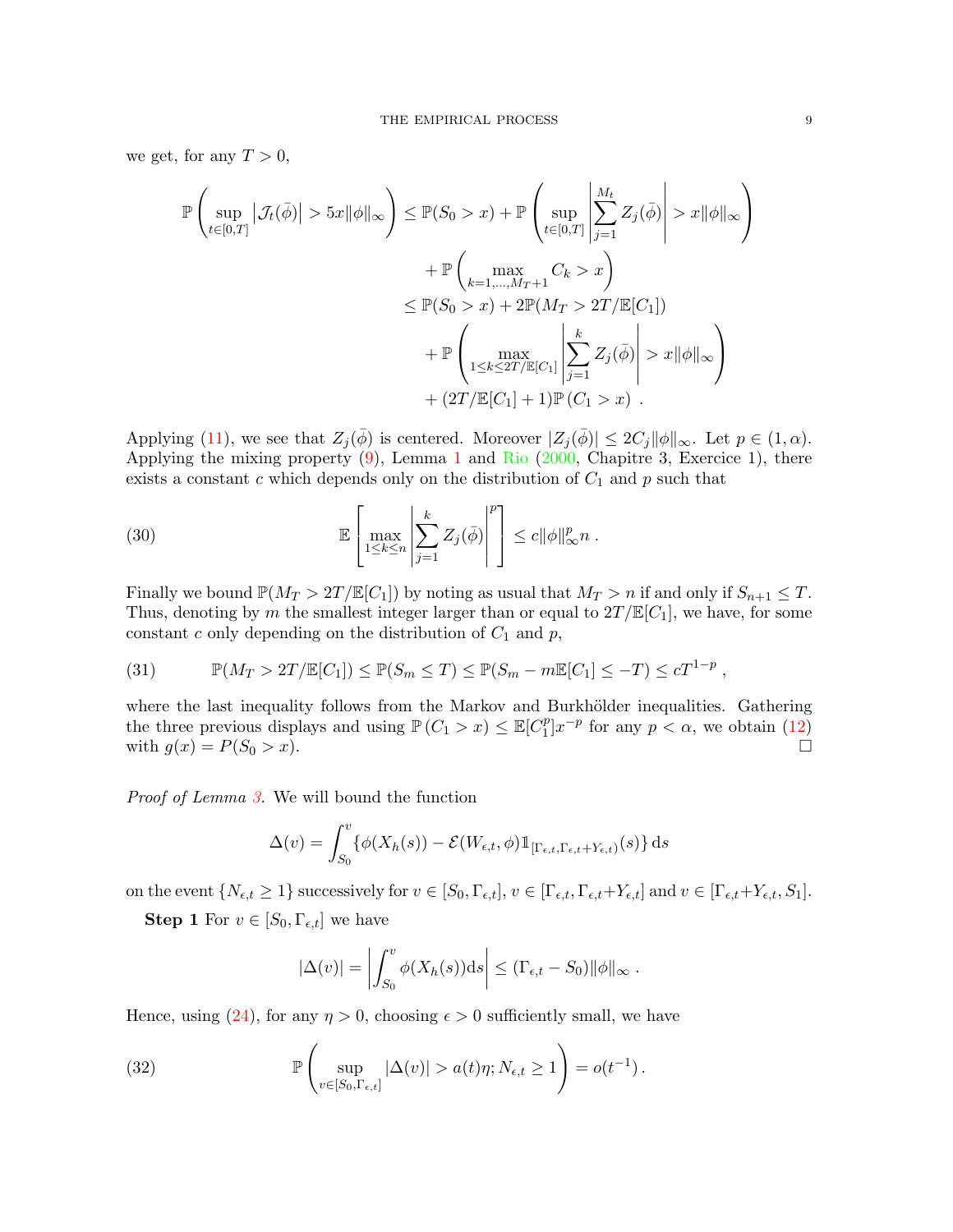**Step 2** For  $v \in [\Gamma_{\epsilon,t}, \Gamma_{\epsilon,t} + Y_{\epsilon,t}],$  we write

<span id="page-9-2"></span>(33) 
$$
|\Delta(v)| \leq |\Delta(\Gamma_{\epsilon,t})| + |\Delta(v) - \Delta(\Gamma_{\epsilon,t})|
$$

$$
\leq \sup_{v \in [S_0, \Gamma_{\epsilon,t}]} |\Delta(v)| + \sup_{y \in [0, Y_{\epsilon,t}]} \left| \int_0^y {\{\phi(X_h(\Gamma_{\epsilon,t} + s)) - \mathcal{E}(W_{\epsilon,t}, \phi)\} ds} \right|.
$$

For  $s > 0$ ,  $X(\Gamma_{\epsilon,t} + s)$  can be expressed as

$$
X(\Gamma_{\epsilon,t} + s) = W_{\epsilon,t} + \check{X}(s) + R(s) ,
$$

where  $R(s)$  is the sum of all transmission rates of the sessions that started before time  $\Gamma_{\epsilon,t}$ and are still active at time s, and  $\{\check{X}(s), s \geq 0\}$  is defined by

$$
\check{X}(s) = \sum_{\ell \in \mathbb{Z}} W_{\ell} \mathbb{1}_{\{\Gamma_{\epsilon,t} < \Gamma_{\ell} \leq s + \Gamma_{\epsilon,t} < \Gamma_{\ell} + Y_{\ell}\}}.
$$

Since each session that arrives after time  $S_0$  but before time  $\Gamma_{\epsilon,t}$  has a length not exceeding  $\epsilon a(t)$ , we conclude that  $R(s) = 0$  for  $s > \epsilon a(t)$ . Using the notation  $\check{X}_h(s) = {\{\check{X}(s+v), 0 \leq s \}}$  $v \leq h$ , we, therefore, obtain

<span id="page-9-0"></span>(34) 
$$
\sup_{y\in[0,Y_{\epsilon,t}]}\left|\int_0^y \{\phi(X_h(\Gamma_{\epsilon,t}+s))-\phi(W_{\epsilon,t}+\check{X}_h(s))\}\,\mathrm{d} s\right|\leq 2\|\phi\|_{\infty}\epsilon a(t)\;.
$$

Observe that the process X<sup> $\check{X}$ </sup> is independent of  $(Y_{\epsilon,t}, W_{\epsilon,t}, \mathbb{1}_{N_{\epsilon,t}})$ . We preserve this independence while transforming  $\check{X}$  into a stationary process, with the same law as the original process  $X$  in [\(1\)](#page-0-2) by defining

$$
\hat{X}(s) = \sum_{\ell \leq 0} W'_{\ell} 1\!\!1_{ \{\Gamma'_{\ell} \leq s < \Gamma'_{\ell} + Y'_{\ell} \}} + \check{X}(s) \ , \quad s \in \mathbb{R} \ ,
$$

where  $\{(\Gamma'_\ell, Y'_\ell, W'_\ell), \ell \in \mathbb{Z}\}$  is an independent copy of  $\{(\Gamma_\ell, Y_\ell, W_\ell), \ell \in \mathbb{Z}\}$ . Clearly,

$$
\sup_{y\in[0,Y_{\epsilon,t}]}\left|\int_0^y \{\phi(W_{\epsilon,t}+\check{X}_h(s))-\phi(W_{\epsilon,t}+\hat{X}_h(s))\}\,\mathrm{d} s\right|\leq 2\|\phi\|_{\infty}\sup_{\ell\leq 0}(\Gamma'_{\ell}+Y'_{\ell})\;,
$$

where  $\hat{X}_h(s) = \{\hat{X}(s+v), 0 \le v \le h\}$ . The random variable in the right hand side above is finite with probability 1 and independent of  $N_{\epsilon,t}$ . Therefore, it follows from [\(20\)](#page-6-5) that for any  $u > 0$ ,

$$
\mathbb{P}\left(\sup_{\ell \leq 0} (\Gamma'_{\ell} + Y'_{\ell}) > a(t)u ; N_{\epsilon,t} \geq 1\right) = o(t^{-1}).
$$

The last two displays and [\(34\)](#page-9-0) give that, for any  $\eta > 0$  and  $0 < \epsilon < \eta/(2||\phi||_{\infty})$ ,

<span id="page-9-1"></span>
$$
(35) \quad \mathbb{P}\left(\sup_{y\in[0,Y_{\epsilon,t}]}\left|\int_0^y \{\phi(X_h(\Gamma_{\epsilon,t}+s))-\phi(W_{\epsilon,t}+\hat{X}_h(s))\}\,\mathrm{d} s\right|>a(t)\eta;N_{\epsilon,t}\geq 1\right)=o(t^{-1})\;.
$$

The event  $\{N_{\epsilon,t} \geq 1\}$  is, clearly, independent of  $(Y_{\epsilon,t}, W_{\epsilon,t})$ . Furthermore, the latter pair has the conditional distribution of  $(Y, W)$  given that  $\{Y > \epsilon a(t)\}\$ . Since X has the same law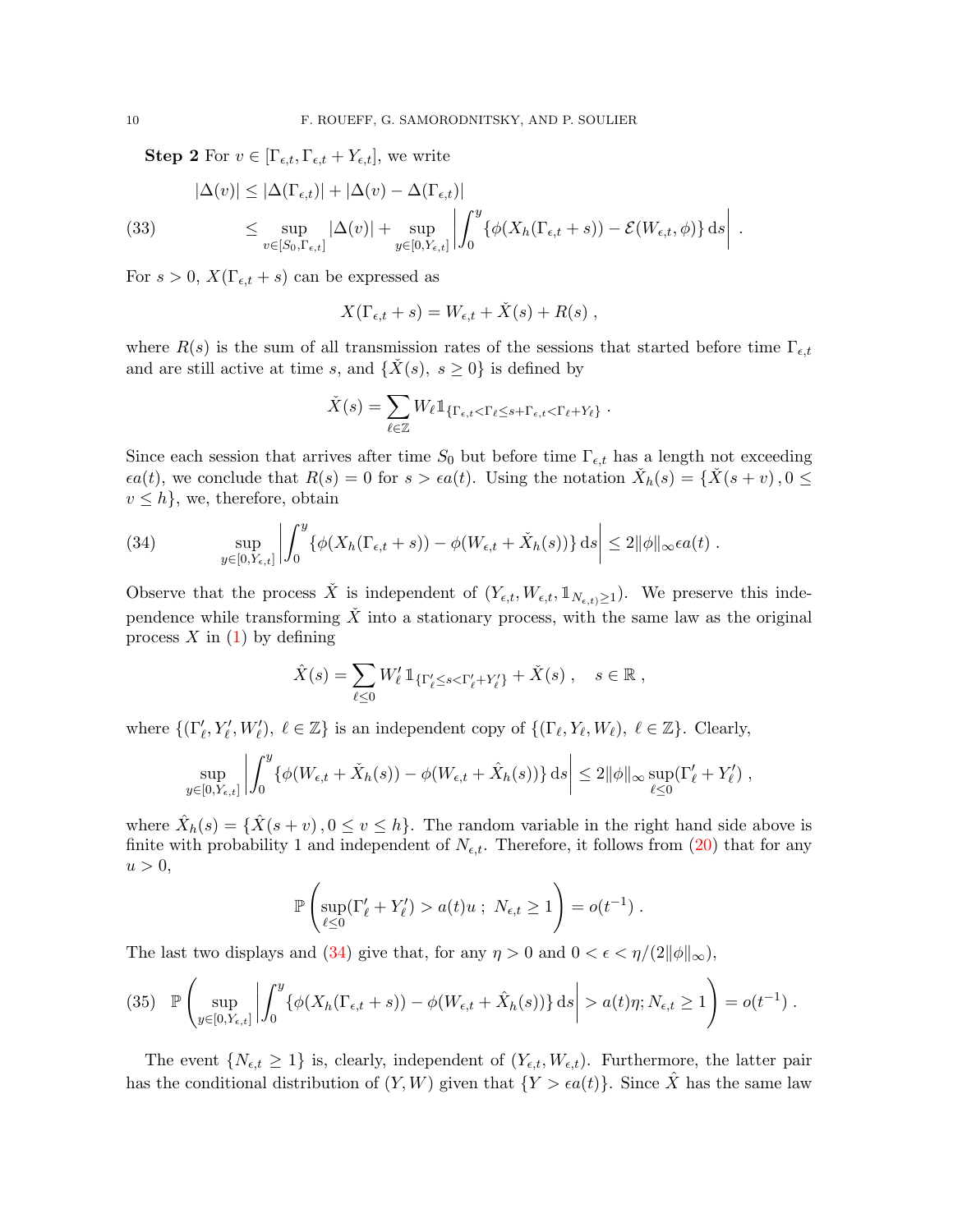as X, we get for any  $x > 0$ ,

<span id="page-10-0"></span>
$$
(36) \mathbb{P}\left(\sup_{y\in[0,Y_{\epsilon,t}]}\left|\int_0^y \left\{\phi(W_{\epsilon,t}+\hat{X}_h(s))-\mathcal{E}(W_{\epsilon,t},\phi)\right\}ds\right|>x; N_{\epsilon,t}\geq 1\right)
$$
  

$$
=\mathbb{P}\left(\sup_{y\in[0,Y]}\left|\int_0^y \left\{\phi(W+X_h(s))-\mathcal{E}(W,\phi)\right\}ds\right|>x|Y>\epsilon a(t)\right)\times\mathbb{P}(N_{\epsilon,t}\geq 1),
$$

where the pair  $(Y, W)$  in the right hand side is taken to be independent of the process X.

Recall that  $\mathcal{E}(w, \phi) = \mathbb{E}[\phi(w + X_h(0))]$ , that for any  $w \geq 0$ ,  $\|\phi(w + \cdot)\|_{\infty} \leq \|\phi\|_{\infty}$  and, for any  $y \ge 0$ ,  $\mathbb{E}[\mathcal{J}_y(\phi(w+\cdot))] = y\mathcal{E}(w,\phi)$ . It follows from these observations and [\(12\)](#page-3-5) in Lemma [2](#page-3-2) that, for any  $x > 0$ ,

$$
\sup_{w\geq 0} \mathbb{P}\left(\sup_{y\in[0,u]} \left| \int_0^y \{\phi(w+X_h(s)) - \mathcal{E}(w,\phi)\} ds \right| > x \|\phi\|_{\infty} \right) \leq C u^{1-p} + C u x^{-p} + g(x) ,
$$

for  $p \in (1, \alpha)$ , some constant  $C > 0$  and  $g(x) \to 0$  as  $x \to \infty$ . Integrating in  $(w, u)$  with respect to the distribution of  $(W, Y)$  in  $(36)$ , this bound yields, for any  $u > 0$  and  $A > 0$ ,

$$
\mathbb{P}\left(\sup_{y\in[0,Y]}\left|\int_0^y \{\phi(W+X_h(s))-\mathcal{E}(W,\phi)\} ds\right|>uA\mid Y>A\right)
$$
  

$$
\leq C\mathbb{E}[Y^{1-p}\mid Y>A]+C\|\phi\|_{\infty}^p(uA)^{-p}\mathbb{E}[Y\mid Y>A]+g(uA/\|\phi\|_{\infty}).
$$

As  $A \to \infty$ , we have both  $\mathbb{E}[Y^{1-p} | Y > A] \to 0$  and  $\mathbb{E}[Y | Y > A] \to 0$  since Y has a regularly varying tail with  $\alpha > 1$ . Since  $p > 1$ , we see that the 3 terms in the previous bound converge to 0 as  $A \to \infty$ . This, together with [\(36\)](#page-10-0) and [\(20\)](#page-6-5), yields that, for any  $\epsilon > 0$  and  $\eta > 0$ ,

$$
\mathbb{P}\left(\sup_{y\in[0,Y_{\epsilon,t}]}\left|\int_0^y \left\{\phi(W_{\epsilon,t}+\hat{X}_h(s))-\mathcal{E}(W_{\epsilon,t},\phi)\right\}ds\right|>a(t)\eta\ ;\ N_{\epsilon,t}\geq 1\right)=o(t^{-1})\ .
$$

Finally, gathering the last display,  $(35)$ ,  $(33)$  and  $(32)$ , we obtain

(37) 
$$
\mathbb{P}\left(\sup_{v\in[\Gamma_{\epsilon,t},\Gamma_{\epsilon,t}+Y_{\epsilon,t}]}|\Delta(v)|>a(t)\eta;N_{\epsilon,t}\geq 1\right)=o(t^{-1}).
$$

<span id="page-10-1"></span>**Step 3** If  $v \in [\Gamma_{\epsilon,t} + Y_{\epsilon,t}, S_1]$ , we have on  $\{N_{\epsilon,t} \geq 1\}$ ,

<span id="page-10-2"></span>(38) 
$$
|\Delta(v)| \leq |\Delta(\Gamma_{\epsilon,t} + Y_{\epsilon,t})| + \left| \int_{\Gamma_{\epsilon,t} + Y_{\epsilon,t}}^{v} \phi(X_h(s))ds \right|
$$

$$
\leq \sup_{v \in [\Gamma_{\epsilon,t}, \Gamma_{\epsilon,t} + Y_{\epsilon,t}]} |\Delta(v)| + \left\{ S_1 - (\Gamma_{\epsilon,t} + Y_{\epsilon,t}) \right\} ||\phi||_{\infty}.
$$

Using [\(37\)](#page-10-1) [\(38\)](#page-10-2), [\(25\)](#page-7-0) and [\(27\)](#page-7-1), for any  $\eta > 0$ , we have

(39) 
$$
\mathbb{P}\left(\sup_{v\in[\Gamma_{\epsilon,t}+Y_{\epsilon,t},S_1]}|\Delta(v)|>a(t)\eta;N_{\epsilon,t}\geq 1\right)=o(t^{-1}).
$$

 $\Box$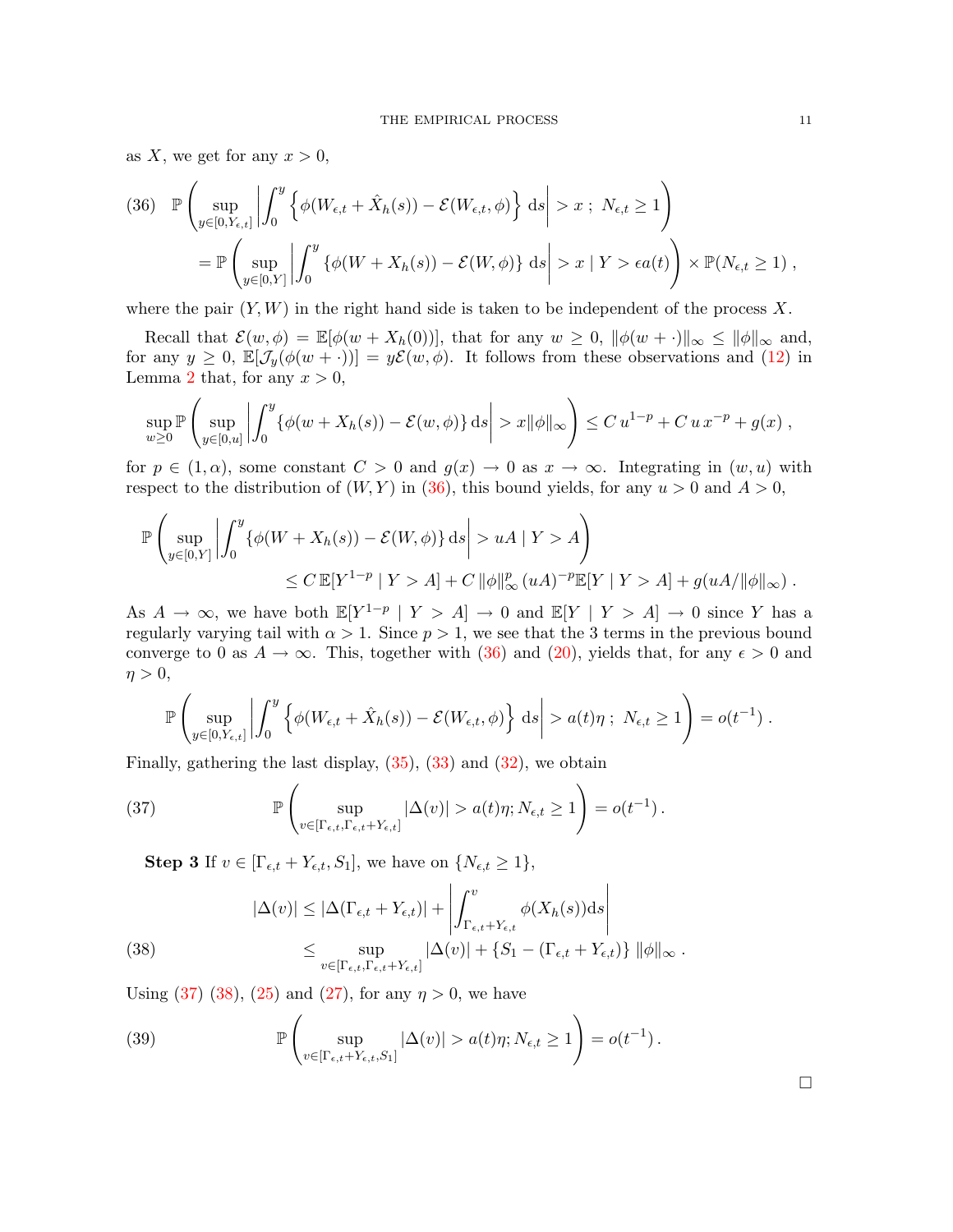*Proof of Lemma [4.](#page-4-1)* Let f a Lipschitz function with compact support in  $[-\infty, \infty]^d \setminus \{0\}$ , and let L be its Lipschitz constant. Let  $c > 0$  be small enough such that the support of f does not intersect  $[-2c, 2c]^d$ .

Using the fact that  $Z_1(\phi_i) \le ||\phi_i||_{\infty}C_1$  for each  $i = 1, \ldots, d$ , the bound [\(22\)](#page-6-2) implies that, as  $t \to \infty$ ,

<span id="page-11-3"></span>
$$
\mathbb{P}(|Z_1(\phi_i)| > ca(t)
$$
 for some  $i = 1, ..., d$ ;  $N_{\epsilon,t} = 0) = o(t^{-1})$ 

as long as  $\epsilon > 0$  is small enough relatively to c. We will show that

(40) 
$$
\lim_{\epsilon \to 0} \limsup_{t \to \infty} t \mathbb{E} [f(\mathbf{Z}/a(t)); N_{\epsilon,t} \ge 1] = \lim_{\epsilon \to 0} \liminf_{t \to \infty} t \mathbb{E} [f(\mathbf{Z}/a(t)); N_{\epsilon,t} \ge 1]
$$

$$
= e^{\lambda \mathbb{E}[Y]} \int_0^\infty \mathbb{E} [f(y[\mathcal{E}(W^*, \phi_1) \dots \mathcal{E}(W^*, \phi_1)]^T)] \alpha y^{-\alpha - 1} dy;
$$

this will prove the required vague convergence in [\(15\)](#page-4-3).

Write

<span id="page-11-1"></span>(41) 
$$
t\mathbb{E}[f(\mathbf{Z}/a(t)); N_{\epsilon,t} \ge 1] = t\mathbb{E}[f(\mathbf{\Phi}(Y_{\epsilon,t}, W_{\epsilon,t})/a(t)); N_{\epsilon,t} \ge 1]
$$
  
  $+ t\mathbb{E}[\{f(\mathbf{Z}/a(t)) - f(\mathbf{\Phi}(Y_{\epsilon,t}, W_{\epsilon,t})/a(t))\}; N_{\epsilon,t} \ge 1]$ ,

where  $\mathbf{\Phi}(y, w) = y \big[ \mathcal{E}(w, \phi_1), \dots, \mathcal{E}(w, \phi_d) \big]^T$ . Choose  $0 < \eta < c$  and observe that, on the the event  $\bigcap_i \{|Z_1(\phi_i) - \mathcal{E}(W_{\epsilon,t}, \phi_i)Y_{\epsilon,t}| \leq \eta a(t)\},\$ 

$$
|f(\mathbf{Z}/a(t)) - f(\mathbf{\Phi}(Y_{\epsilon,t}, W_{\epsilon,t})/a(t))| \leq L\eta \, \mathbb{1}(|\mathcal{E}(W_{\epsilon,t}, \phi_i)Y_{\epsilon,t}| > \eta a(t) \text{ for some } i = 1,\ldots,d).
$$

Letting g be a continuous function on  $[-\infty, \infty]^d$  such that  $g(x) = 1$  for all  $x \notin [-c, c]^d$  and  $q(x) = 0$  in a neighborhood of the origin, we obtain

$$
t\mathbb{E}\left[\left|f(\mathbf{Z}/a(t)) - f(\mathbf{\Phi}(Y_{\epsilon,t}, W_{\epsilon,t})/a(t))\right|; N_{\epsilon,t} \ge 1\right] \le L\eta \ t\mathbb{E}\left[g(\mathbf{\Phi}(Y_{\epsilon,t}, W_{\epsilon,t})/a(t)); N_{\epsilon,t} \ge 1\right] +
$$

$$
2\|f\|_{\infty} \sum_{i=1}^{d} t \mathbb{P}\left(|Z_{1}(\phi_{i}) - \mathcal{E}(W_{\epsilon,t}, \phi_{i})Y_{\epsilon,t}| > \eta a(t); N_{\epsilon,t} \ge 1\right).
$$

Recall that by Lemma [3,](#page-3-1)

$$
\lim_{t \to \infty} t \mathbb{P}\left(|Z_1(\phi_i) - \mathcal{E}(W_{\epsilon,t}, \phi_i)Y_{\epsilon,t}| > \eta a(t) \, ; \, N_{\epsilon,t} \ge 1\right) = 0
$$

for all  $\epsilon > 0$  small enough (relative to  $\eta$ ). Therefore, for each  $\eta > 0$  and  $\epsilon > 0$  small enough,

$$
\limsup_{t \to \infty} |t\mathbb{E}\left[f(\mathbf{Z}/a(t)); N_{\epsilon,t} \ge 1\right] - t\mathbb{E}\left[f(\mathbf{\Phi}(Y_{\epsilon,t}, W_{\epsilon,t})/a(t)); N_{\epsilon,t} \ge 1\right]|
$$
  

$$
\le L\eta \limsup_{t \to \infty} t\mathbb{E}\left[g(\mathbf{\Phi}(Y_{\epsilon,t}, W_{\epsilon,t})/a(t)); N_{\epsilon,t} \ge 1\right].
$$

We will prove below that for any  $\epsilon > 0$ ,

<span id="page-11-0"></span>(42) 
$$
t\mathbb{P}\left(\frac{\mathbf{\Phi}(Y_{\epsilon,t},W_{\epsilon,t})}{a(t)}\in\cdot;N_{\epsilon,t}\geq 1\right)\stackrel{v}{\longrightarrow}e^{\lambda\mathbb{E}[Y]}(\nu_{\alpha;\epsilon}\times G)\circ\mathbf{\Phi}^{-1}(\cdot),
$$

where the measure  $\nu_{\alpha;\epsilon}$  on  $(0,\infty)$  is the restriction of the measure  $\nu_{\alpha}$  in [\(2\)](#page-1-2) to  $(\epsilon,\infty)$ , i.e.  $\nu_{\alpha;\epsilon}(x,\infty) = \min(x^{-\alpha}, \epsilon^{-\alpha}), x > 0.$  Assuming this has been proved, it will follow that

<span id="page-11-2"></span>(43) 
$$
\limsup_{t \to \infty} |t \mathbb{E}[\{f(\mathbf{Z}/a(t)) - f(\mathbf{\Phi}(Y_{\epsilon,t}, W_{\epsilon,t})/a(t))\} ; N_{\epsilon,t} \ge 1]| \le CL\eta \int g \circ \mathbf{\Phi} d(\nu_{\alpha} \times G)
$$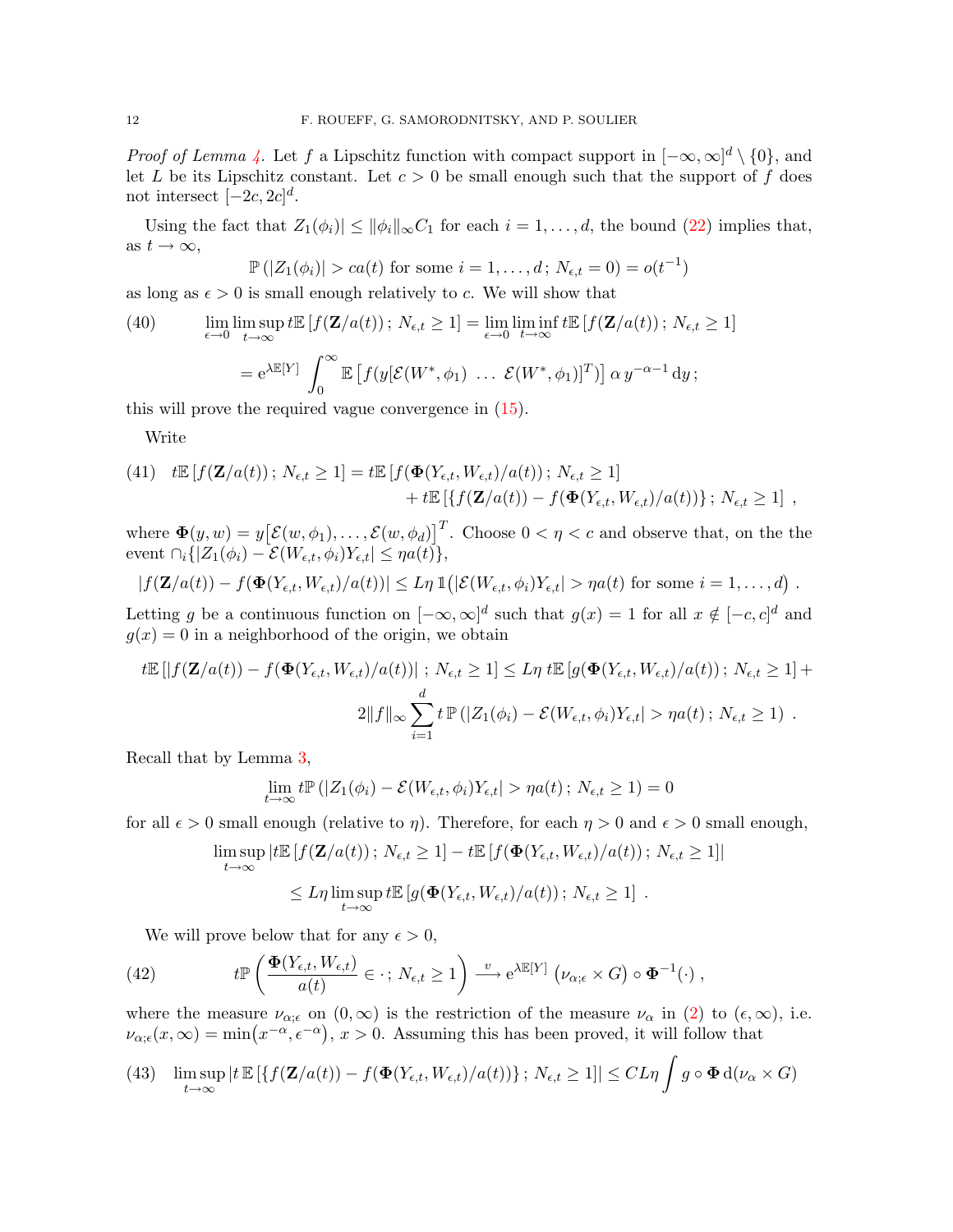for some finite positive constant C independent of  $\eta$  and  $\epsilon$ . Note that the last integral is finite. Similarly, [\(42\)](#page-11-0) will imply that (44)

<span id="page-12-0"></span>
$$
\lim_{t \to \infty} t \, \mathbb{E} \left[ f(\mathbf{\Phi}(Y_{\epsilon,t}, W_{\epsilon,t})/a(t)) \, ; \, N_{\epsilon,t} \ge 1 \right] = e^{\lambda \mathbb{E}[Y]} \int f \circ \mathbf{\Phi} \, d(\nu_{\alpha;\epsilon} \times G) = e^{\lambda \mathbb{E}[Y]} \int f \circ \mathbf{\Phi} \, d(\nu_{\alpha} \times G)
$$

for all  $0 < \epsilon < c/\max ||\phi||_{\infty}$ . We combine [\(41\)](#page-11-1), [\(43\)](#page-11-2) and [\(44\)](#page-12-0) by keeping  $\eta$  fixed and letting  $\epsilon \to 0$ . This shows that

$$
-C L\eta \int g \circ \Phi d(\nu_{\alpha} \times G) + e^{\lambda \mathbb{E}[Y]} \int f \circ \Phi d(\nu_{\alpha} \times G) \leq \lim_{\epsilon \to 0} \liminf_{t \to \infty} t \mathbb{E}[f(\mathbf{Z}/a(t)); N_{\epsilon,t} \geq 1]
$$

$$
\leq \lim_{\epsilon \to 0} \limsup_{t \to \infty} t \mathbb{E} \left[ f(\mathbf{Z}/a(t)) \, ; \, N_{\epsilon,t} \geq 1 \right] \leq C \, L \eta \int g \circ \mathbf{\Phi} \, d(\nu_{\alpha} \times G) + e^{\lambda \mathbb{E}[Y]} \int f \circ \mathbf{\Phi} \, d(\nu_{\alpha} \times G) \, ,
$$

and [\(40\)](#page-11-3) follows by letting  $\eta \to 0$ .

It remains to prove [\(42\)](#page-11-0). holds. Since the event  $\{N_{\epsilon,t} \geq 1\}$  is independent of  $(Y_{\epsilon,t}, W_{\epsilon,t})$ , whose distribution is the conditional distribution of  $(Y, W)$  given that  $\{Y > \epsilon a(t)\}\,$ , we have, as  $t \to \infty$ ,

$$
t\mathbb{P}(\Phi(Y_{\epsilon,t}/a(t),W_{\epsilon,t})\in\cdot; N_{\epsilon,t}\geq 1)=t\mathbb{P}(N_{\epsilon,t}\geq 1)\times\mathbb{P}(\Phi(Y/a(t),W)\in\cdot|Y>\epsilon a(t))
$$
  

$$
\sim e^{\lambda\mathbb{E}[Y]}\epsilon^{-\alpha}\mathbb{P}(\Phi(Y/a(t),W)\in\cdot|Y>\epsilon a(t)),
$$

by  $(20)$ . Further, by Assumption [1](#page-0-0) [\(iii\)](#page-0-1),

$$
\mathbb{P}\left(\left(Y/a(t),W\right)\in\cdot\mid Y>\epsilon a(t)\right)\stackrel{v}{\longrightarrow}\epsilon^{\alpha}\nu_{\alpha;\epsilon}\times G.
$$

We extend  $\Phi$  to  $(0, \infty) \times [0, \infty]$  by

$$
\mathbf{\Phi}(y,\infty) = \lim_{w \to \infty} \mathbf{\Phi}(y,w) ,
$$

when the limit exists, or by defining the value at infinity to be equal to 0 otherwise. Then the set of discontinuities of  $\Phi$  in  $(0, \infty] \times W$  is included in

$$
(0,\infty)\times\bigcup_{i=1,\dots,d}D(\mathcal{E}(\cdot,\phi_i),\mathcal{W}),
$$

which has  $\nu_{\alpha;\epsilon} \times G$ -measure zero by [\(2\)](#page-1-2), since each function  $\phi_i$  satisfies Assumption [2.](#page-3-0) Now, since  $\mathbf{\Phi}(y, w)/a(t) = \mathbf{\Phi}(y/a(t), w)$ , [\(42\)](#page-11-0) follows from the continuous mapping theorem.  $\Box$ 

*Proof of Theorem [5.](#page-4-0)* In order to prove convergence in  $\mathcal{D}([0,\infty))$  it is to prove convergence in  $\mathcal{D}([0, a])$  for any  $a > 0$ . For notational simplicity we present the argument for  $a = 1$ .

For any bounded interval [a, b] and real-valued functions  $x_1$  and  $x_2$  in  $\mathcal{D}([a, b])$  we denote by  $d_{M_1}(x_1, x_2, [a, b])$  the  $M_1$  distance between  $x_1$  and  $x_2$  on  $[a, b]$ , and we write  $d_{M_1}(x_1, x_2)$ if  $[a, b] = [0, 1]$ . We refer the reader to [Whitt](#page-16-14) [\(2002\)](#page-16-14) for details on the  $M_1$  and  $J_1$  Skorohod topologies we use below.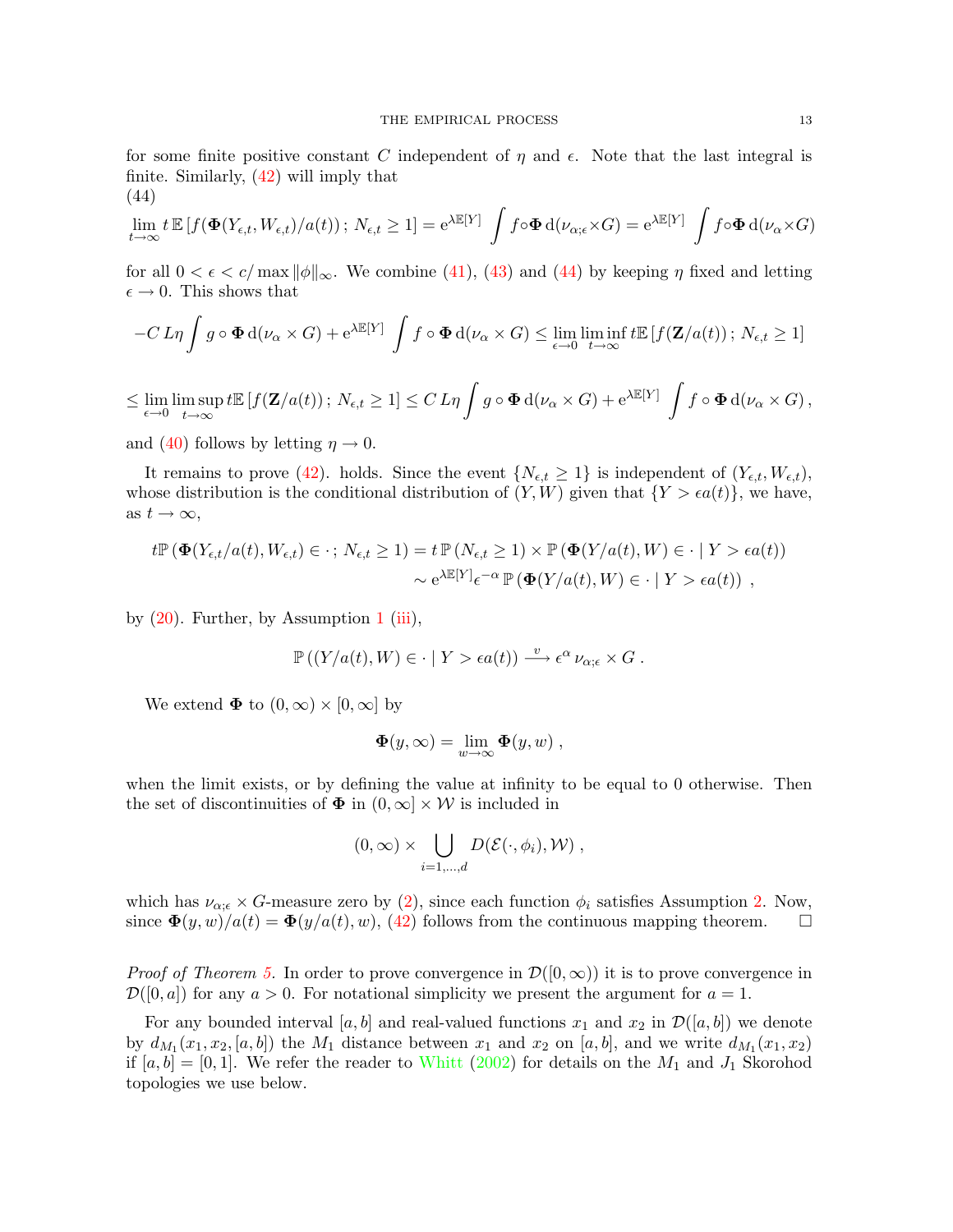To simplify the notation we assume that  $\mathbb{E}[\phi(X_h(0))] = 0$ , i.e. that  $\phi = \overline{\phi}$ . Define the following processes:

$$
\mathcal{S}_T(u) = \frac{1}{a(T)} \sum_{j=1}^{[Tu]} Z_j(\phi) , \quad \xi_T(u) = \frac{1}{a(T)} (M_{Tu} - Tu/\mathbb{E}[C_1]),
$$

$$
\tilde{\mathcal{S}}_T(u) = \mathcal{S}_T(M_{Tu}/T) = \frac{1}{a(T)} \sum_{j=1}^{M_{Tu}} Z_j(\phi) ,
$$

$$
R_{0,T} = \frac{1}{a(T)} \int_0^{S_0} \phi(X_h(s)) \, ds \,, \quad R_T(u) = \frac{1}{a(T)} \int_{S_{M_{Tu}}}^{Tu} \phi(X_h(s)) \, ds
$$

(recall the convention that, if  $u < S_0$ , then  $M_t = 0$  and, hence,  $\tilde{S}_T(u) = 0$ ). Then

$$
\mathcal{Z}_T(\phi, u) = R_{0,T} + \tilde{\mathcal{S}}_T(u) + R_T(u) .
$$

We proceed through a sequence of steps. Specifically, we will prove that, as  $T \to \infty$ ,

- <span id="page-13-2"></span>(i)  $S_T$  converges weakly in  $\mathcal{D}([0,\infty))$  endowed with the  $J_1$  topology to the Lévy  $\alpha$ -stable process  $(\mathbb{E}[C_1])^{1/\alpha}\Lambda(\phi,\cdot)$ , where  $\Lambda$  is defined by [\(17\)](#page-4-4);
- <span id="page-13-3"></span>(ii)  $\xi_T$  converges weakly in  $\mathcal{D}([0,\infty))$  endowed with the  $M_1$  topology to an  $\alpha$ -stable Lévy process;
- <span id="page-13-0"></span>(iii)  $\tilde{S}_T$  converges weakly in  $\mathcal{D}([0,\infty))$  endowed with the  $J_1$  topology to the Lévy  $\alpha$ -stable process  $\Lambda(\phi,\cdot);$
- <span id="page-13-1"></span>(iv)  $d_{M_1}(\tilde{S}_T, \mathcal{Z}_T) \to 0$  in probability.

The statement of the theorem will follow from statements [\(iii\)](#page-13-0) and [\(iv\)](#page-13-1), by appealing to Theorem 12.7.3 in [Whitt](#page-16-14)  $(2002)$ . It is interesting that the statement [\(iv\)](#page-13-1) above holds even though  $R_T$  cannot converge to zero in either of the Skorohod topologies, since otherwise it would, as a family of continuous processes, converge to zero uniformly, and this would imply that  $\mathcal{Z}_T$  converges weakly also in the  $J_1$  topology, which is not possible since its limit is discontinuous.

We now prove [\(i\)](#page-13-2). In the case  $h = 0$ , the random variables  $Z_j(\phi)$  are centered and their tail behavior is given by Lemma [4.](#page-4-1) The weak convergence in the space  $\mathcal D$  endowed with the  $J_1$  topology of the normalized partial sum process  $S_T$  to the  $\alpha$ -stable Lévy process  $(\mathbb{E}[C_1])^{1/\alpha}\Lambda(\phi,\cdot)$  is well know in this case; see e.g. [Resnick](#page-16-15) [\(2007,](#page-16-15) Corollary 7.1). We reduce the case  $h > 0$  to the previous situation as follows. For  $j \geq 1$ , we write  $Z_j(\phi) = Z_{1,j} + Z_{2,j}$ with

$$
Z_{1,j} = \int_{S_{j-1}}^{(S_j - h)\vee S_{j-1}} \phi(X_h(s)) ds - \mathbb{E}\left[\int_{S_{j-1}}^{(S_j - h)\vee S_{j-1}} \phi(X_h(s)) ds\right]
$$

.

Observe that the sequence  $\{Z_{1,j}\}\$ is i.i.d. and centered, while the sequence  $\{Z_{2,j}\}\$ is centered and exponentially  $\alpha$ -mixing by [\(9\)](#page-3-4)). Furthermore,  $|Z_{2,j}| \leq 2||\phi||_{\infty}h$ . Therefore, by the maximal inequality for mixing sequences [Rio](#page-16-13) [\(2000,](#page-16-13) Theorem 3.1), we obtain

$$
\mathbb{E}\left[\max_{1\leq k\leq n} \left|\frac{1}{a(n)}\sum_{j=1}^k Z_{2,j}\right|^2\right] = O(na_n^{-2}) = o(1).
$$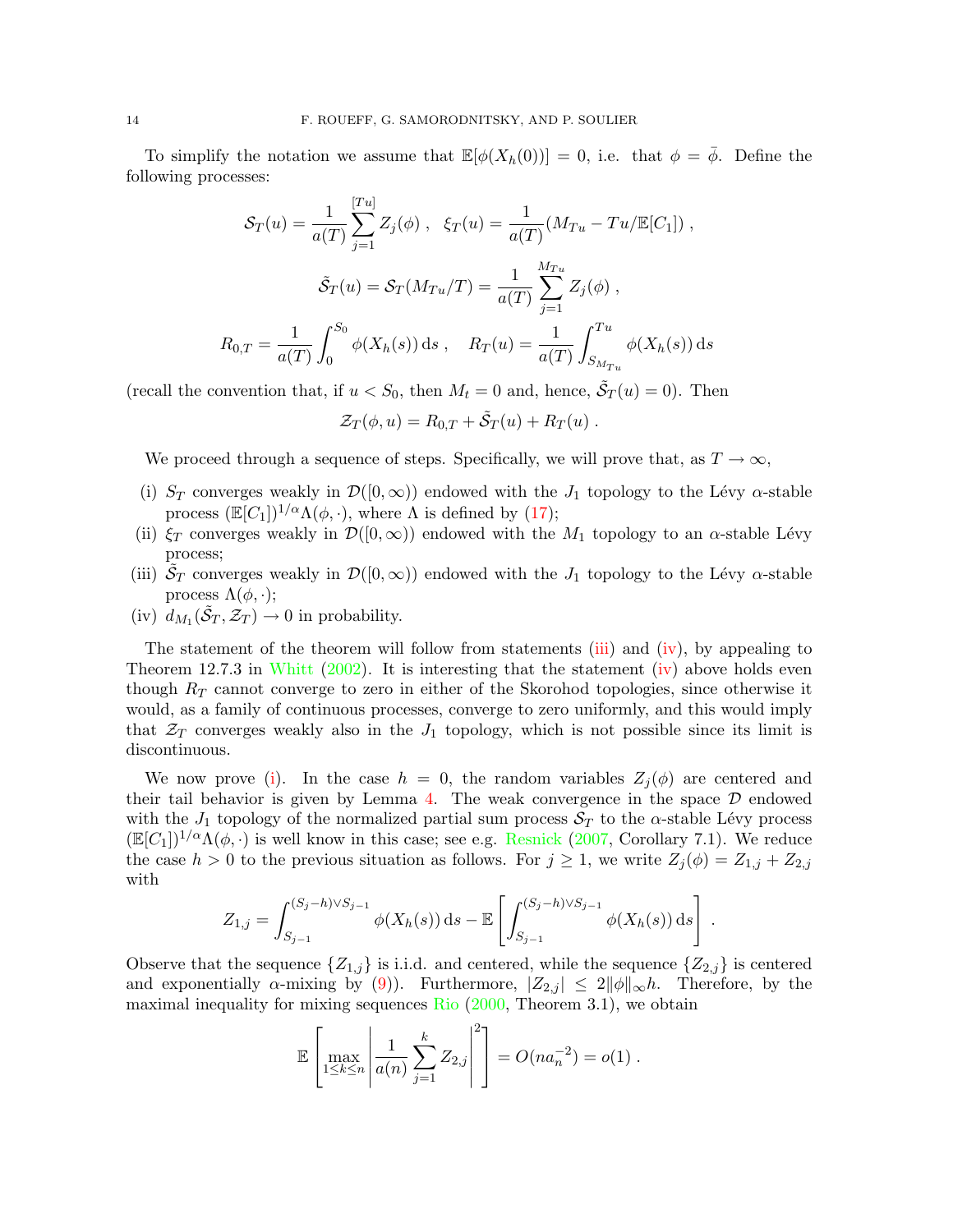This implies that the family of processes  $a(n)^{-1} \sum_{j=1}^{[n]} Z_{2,j}$  converges weakly to 0 uniformly on compact sets. Since the random variables  $Z_{2,j}$  are uniformly bounded,  $Z_{1,j}$  has the same tail as  $Z_j$ . Thus, as in the case  $h=0$ , the family of processes  $a(n)^{-1}\sum_{j=1}^{[n]}Z_{1,j}$  converges weakly in the space D endowed with the  $J_1$  topology to the α-stable Lévy process  $(\mathbb{E}[C_1])^{1/\alpha}\Lambda(\phi, \cdot)$ . This proves [\(i\)](#page-13-2).

By Lemma [1,](#page-2-1)  $M_t$  is the counting process associated with a renewal process whose interarrival times  $C_j$  are in the domain of attraction of a stable law with index  $\alpha$ . More specifically, by Lemmas [1](#page-2-1) and [4,](#page-4-1) the tails of  $C_1$  and  $Z_1(\phi)$  are equivalent. Now [\(ii\)](#page-13-3) follows from [\(Whitt,](#page-16-14) [2002,](#page-16-14) Theorem 4.5.3 and Theorem 6.3.1)).

We now prove [\(iii\)](#page-13-0) by the J<sub>1</sub>-continuity of composition argument. Observe that  $\tilde{S}_T$  =  $\mathcal{S}_T \circ [M_T]/T$ . Moreover,  $M_{Tu}/T = a(T)\xi_T(u)/T + u/\mathbb{E}[C_1]$  for all  $u \geq 0$ . Since the supremum functional is continuous in the  $M_1$  topology and  $a(T)/T \to 0$ , we can use [\(ii\)](#page-13-3) to see that  $M_T/T$  converges in the uniform topology on compact intervals to the linear function  $\sqrt{E}[C_1]$ in probability. By [\(i\)](#page-13-2) and Theorem 4.4 in [Billingsley](#page-16-16) [\(1968\)](#page-16-16) we conclude that  $(S_T, M_T, T)$ converges weakly to  $((\mathbb{E}[C_1])^{1/\alpha}\Lambda(\phi,\cdot),\cdot/\mathbb{E}[C_1])$  in the product space  $\mathcal{D}([0,\infty)) \times \mathcal{D}([0,\infty)),$ where each of the components is endowed with the  $J_1$  topology on compact intervals. Since the linear function is continuous and strictly increasing, we can use Theorem 13.2.2 in [Whitt](#page-16-14) [\(2002\)](#page-16-14)) to conclude that  $\tilde{S}_T$  converges weakly to  $(\mathbb{E}[C_1])^{1/\alpha}\Lambda(\phi,\cdot/\mathbb{E}[C_1])$  in  $D([0,\infty))$  endowed with the  $J_1$  topology. By the self-similarity of centered Lévy stable motions, the latter process has the same law as  $\Lambda(\phi, \cdot)$ . This gives [\(iii\)](#page-13-0).

It remains to prove [\(iv\)](#page-13-1). Define the process  $\tilde{\mathcal{Z}}_T$  by

$$
\tilde{Z}_T(t) = Z_T(t) - Z_T(S_0/T) = a(T)^{-1} \int_{S_0}^{Tt} \phi(X_h(s)) ds.
$$

Then

$$
\|\tilde{\mathcal{Z}}_T - \mathcal{Z}_T\|_{\infty} = \left|\frac{1}{a(T)} \int_0^{S_0} \phi(X_h(s))\right| \le \frac{\|\phi\|_{\infty} S_0}{a(T)} = o_P(1) .
$$

Since  $\tilde{S}_T(t) = 0$  for all  $t \in [0, S_0/T]$ , we also have

$$
\sup_{t\in[0,S_0/T]}\left|\tilde{\mathcal{Z}}_T(t)-\tilde{\mathcal{S}}_T(t)\right|\leq\frac{\|\phi\|_{\infty}S_0}{a(T)}.
$$

Next, we partition the random interval  $[0, S_{M_T+1}/T] \supseteq [0, 1]$  into the adjacent intervals

$$
[0, S_0/T] \cup [S_0/T, S_1/T] \cup \cdots \cup [S_{i-1}/T, S_i/T] \cup \cdots \cup [S_{M_T}/T, S_{M_T+1}/T].
$$

Recall the following property of the  $M_1$  metric: of  $a < b < c$  and  $x_1, x_2$  are functions in  $D([a, c]),$  then

$$
d_{M_1}(x_1, x_2, [a, c]) \le \max[d_{M_1}(x_1, x_2, [a, b]), d_{M_1}(x_1, x_2, [b, c])].
$$

We conclude that

$$
d_{M_1}(\tilde{S}_T, \mathcal{Z}_T) \leq d_{M_1}(\mathcal{Z}_T, \tilde{\mathcal{Z}}_T) + d_{M_1}(\tilde{\mathcal{Z}}_T, \tilde{S}_T)
$$
  
\$\leq \frac{\|\phi\|\_{\infty} S\_0}{a(T)} + \max\_{i=1,...,M\_T} d\_{M\_1}(\tilde{\mathcal{Z}}\_T, \tilde{S}\_T, [S\_{i-1}/T, S\_i/T])\$  
+ d\_{M\_1}(\tilde{\mathcal{Z}}\_T, \tilde{S}\_T, [S\_{M\_T}/T, 1]).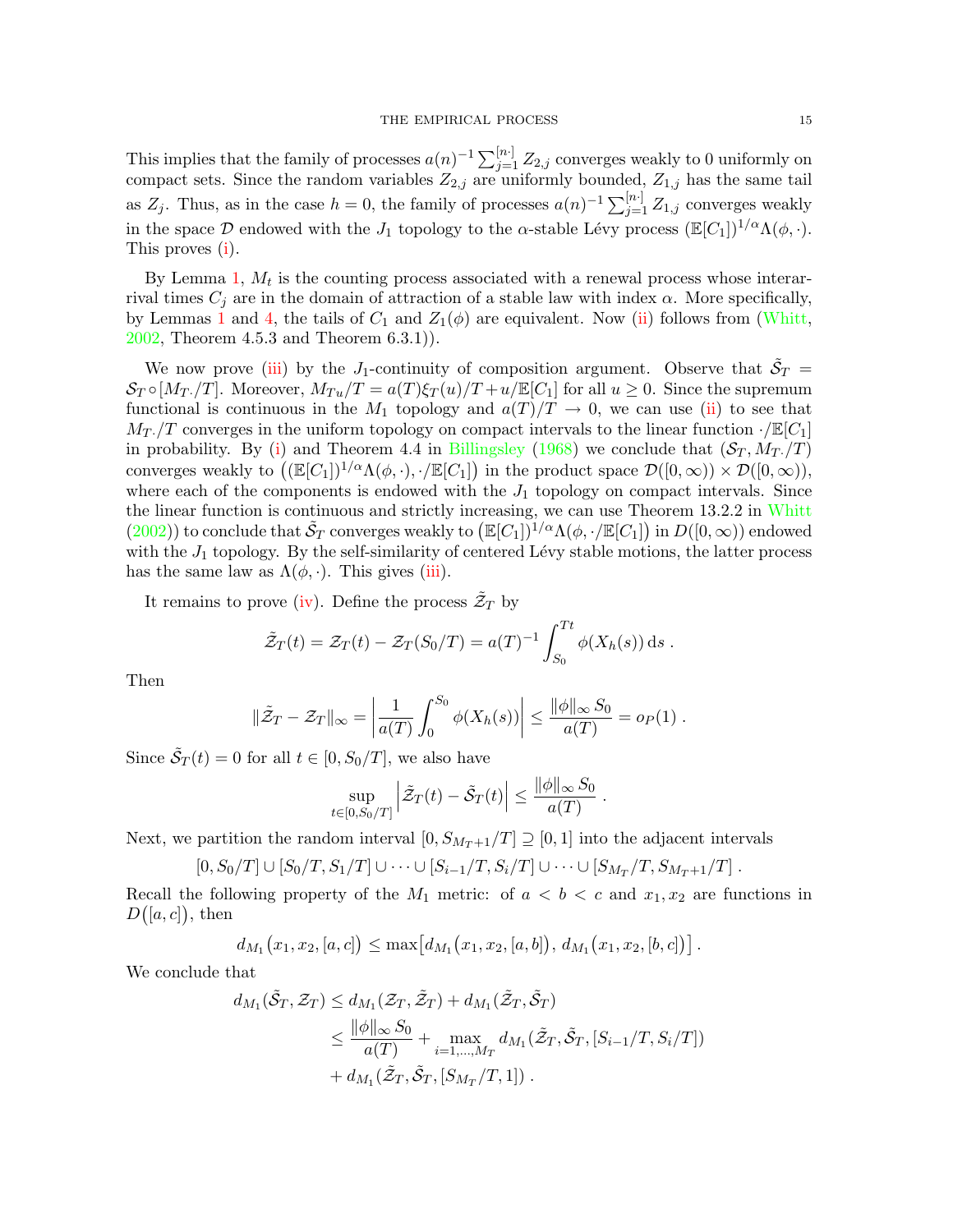Notice that the last term in the right hand side is bounded by  $\|\phi\|_{\infty}C_{M_T+1}/a(T)$ , and the finite mean of  $C_1$  implies that the  $C_{M_T+1}$  converges weakly as  $T \to \infty$  and, in particular, the family of the laws of  $(C_{M_T+1})$  is tight. Observe, further, that  $\tilde{\mathcal{Z}}_T$  continuously interpolates  $\tilde{S}_T$  at the points  $t = S_i/T$ ,  $i = 0, 1, 2, \ldots$ . Hence, by [\(31\)](#page-8-1),  $\mathbb{P}(T > S_0) \to 1$  and stationarity we see that for any  $\eta > 0$ ,

$$
\mathbb{P}\left(d_{M_1}(\tilde{S}_T, \mathcal{Z}_T) > \eta\right) \leq \frac{2T}{\mathbb{E}[C_1]} \mathbb{P}\left(d_{M_1}(\tilde{Z}_T, \tilde{S}_T, [S_0/T, S_1/T]) > \eta/2\right) + o(1) .
$$

Henceforth we now only consider the process  $X_h(t)$  on  $[S_0, S_1]$ . We use the notation introduced in Section [2.](#page-2-3) First of all,

$$
d_{M_1}(\tilde{\mathcal{Z}}_T, \tilde{\mathcal{S}}_T, [S_0/T, S_1/T]) \le \sup_{u \in [S_0/T, S_1/T]} |\tilde{\mathcal{Z}}_T(u) - \tilde{\mathcal{S}}_T(u)|
$$

$$
\leq a(T)^{-1} \sup_{v \in [S_0, S_1]} \int_{S_0}^v \phi(X_h(s)) ds \leq a(T)^{-1} C_1 ||\phi||_{\infty}.
$$

Combining this with [\(22\)](#page-6-2) we see that for any  $\eta > 0$ ,

$$
\mathbb{P}\left(d_{M_1}(\tilde{\mathcal{Z}}_T,\tilde{\mathcal{S}}_T,[S_0/T,S_1/T])>\eta;N_{\epsilon,T}=0\right)=o(T^{-1}),
$$

as long as  $\epsilon > 0$  is chosen to be small enough.

Next we consider the event  $\{N_{\epsilon,T} \geq 1\}$ . Define

$$
\tilde{\mathcal{Z}}_T(t) = a(T)^{-1} \int_{S_0}^{tT} \mathcal{E}(W_{\epsilon,T}, \phi) \mathbb{1}_{[\Gamma_{\epsilon,T}, \Gamma_{\epsilon,T} + Y_{\epsilon,T})}(s) ds.
$$

Observe that  $\check{\mathcal{Z}}_T$  is monotone on  $[S_0/T, S_1/T]$  and piecewise linear and  $\tilde{\mathcal{S}}_T$  is constant on  $[S_0/T, S_1/T]$  with a step at the point  $S_1/T$ . Using these properties it is not difficult to check that

$$
d_{M_1}(\tilde{\mathcal{Z}}_T, \tilde{\mathcal{S}}_T, [S_0/T, S_1/T]) \leq \frac{C_1}{T} \vee \left| \tilde{\mathcal{S}}_T(S_1/T) - \tilde{\mathcal{Z}}_T(S_1/T) \right| .
$$

On the other hand, bounding by the uniform distance gives us

$$
d_{M_1}(\tilde{\mathcal{Z}}_T, \tilde{\mathcal{Z}}_T, [S_0/T, S_1/T]) \le \sup_{t \in [S_0/T, S_1/T]} |\tilde{\mathcal{Z}}_T(t) - \tilde{\mathcal{Z}}_T(t)|.
$$

Since, by Lemma [1,](#page-2-1)  $\mathbb{P}(C_1 > \eta T) = o(T^{-1})$ , and  $\tilde{S}_T(S_1/T) = \tilde{Z}_T(S_1/T)$ , the proof of the theorem will be complete once we show that for any  $\eta > 0$  and  $\epsilon > 0$ ,

$$
\mathbb{P}\left(\sup_{t\in [S_0/T,S_1/T]}|\tilde{\mathcal{Z}}_T(t)-\tilde{\mathcal{Z}}_T(t)|>\eta;N_{\epsilon,T}\geq 1\right)=o(T^{-1})\;.
$$

However,

$$
\sup_{t\in [S_0/T, S_1/T]} |\tilde{\mathcal{Z}}_T(t) - \tilde{\mathcal{Z}}_T(t)| = \frac{1}{a(T)} \sup_{v\in [S_0, S_1]} \left| \int_{S_0}^v {\varphi(X_h(s)) - \mathcal{E}(W_{\epsilon,T}, \phi) \mathbb{1}_{[\Gamma_{\epsilon,T}, \Gamma_{\epsilon,T} + Y_{\epsilon,T})}(s) ds} \right|,
$$

and our claim follows from Lemma [3.](#page-3-1)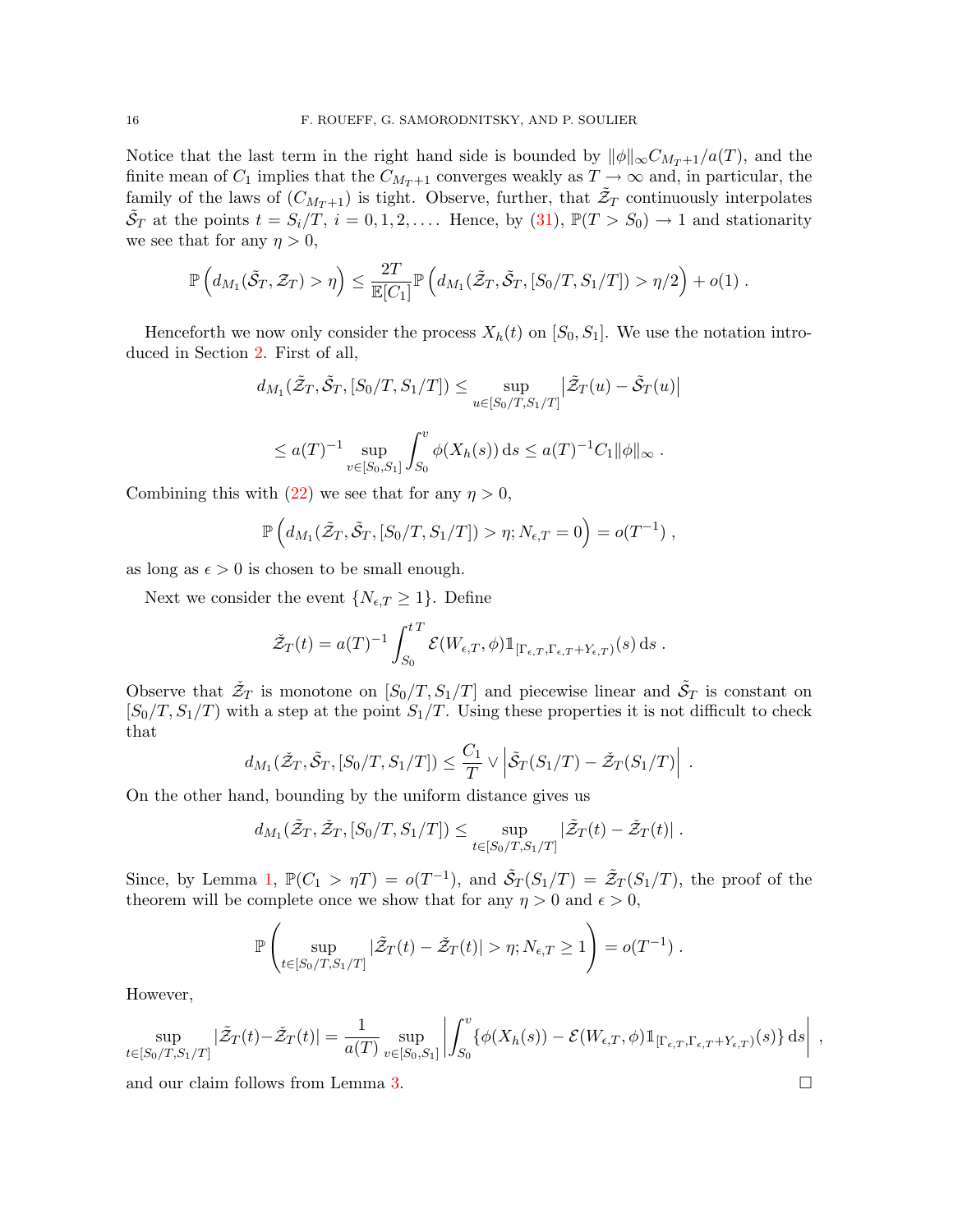#### THE EMPIRICAL PROCESS 17

#### **REFERENCES**

<span id="page-16-16"></span>Patrick Billingsley. Convergence of Probability Measures. Wiley, New York, 1968.

- <span id="page-16-3"></span>Donald L. Cohn. Measurable choice of limit points and the existence of separable and measurable processes. Z. Wahrscheinlichkeitstheorie und Verw. Gebiete, 22:161–165, 1972.
- <span id="page-16-1"></span>Gilles Fay, François Roueff, and Philippe Soulier. Estimation of the memory parameter of the infinite-source Poisson process. Bernoulli, 13(2):473–491, 2007.
- <span id="page-16-7"></span>Peter Hall. *Introduction to the Theory of Coverage Processes*. Wiley Series in Probability and Mathematical Statistics: Probability and Mathematical Statistics. John Wiley & Sons Inc., New York, 1988. ISBN 0-471-85702-5.
- <span id="page-16-0"></span>Janet E. Heffernan and Sidney I. Resnick. Limit laws for random vectors with an extreme component. Ann. Appl. Probab., 17(2):537–571, 2007. ISSN 1050-5164.
- <span id="page-16-2"></span>Olaf Kallenberg. Foundations of Modern Probability. Probability and its Applications (New York). Springer-Verlag, New York, second edition, 2002.
- <span id="page-16-5"></span>Krishanu Maulik, Sidney I. Resnick, and H. Rootzén. Asymptotic independence and a network traffic model. Journal of Applied Probability, 39(4):671–699, 2002.
- <span id="page-16-4"></span>Thomas Mikosch, Sidney I. Resnick, Holger Rootzén, and Alwyn Stegeman. Is network traffic approximated by stable Levy motion or fractional Brownian motion? Annals of Applied Probability, 12:23–68, 2002.
- <span id="page-16-6"></span>Sidney Resnick and Eric van den Berg. Weak convergence of high-speed network traffic models. J. Appl. Probab., 37(2):575–597, 2000. ISSN 0021-9002.
- <span id="page-16-12"></span>Sidney I. Resnick. Adventures in Stochastic Processes Birkhäuser, Boston, 1992.
- <span id="page-16-15"></span>Sidney I. Resnick. Heavy-Tail Phenomena. Springer Series in Operations Research and Financial Engineering. Springer, New York, 2007. ISBN 978-0-387-24272-9; 0-387-24272-4. Probabilistic and statistical modeling.
- <span id="page-16-11"></span>Sidney I. Resnick and Gennady Samorodnitsky. Activity periods of an infinite server queue and performance of certain heavy tailed fluid queues. Queueing Systems. Theory and Applications, 33(1-3):43–71, 1999.
- Emmanuel Rio. A maximal inequality and dependent Marcinkiewicz-Zygmund strong laws. The Annals of Probability, 23(2):918–937, 1995.
- <span id="page-16-13"></span>Emmanuel Rio. *Théorie asymptotique des processus aléatoires faiblement dépendants*, volume 31 of Mathématiques & Applications (Berlin) [Mathematics & Applications]. Springer-Verlag, Berlin, 2000.
- <span id="page-16-8"></span>Gennady Samorodnitsky and Murad S. Taqqu. Stable Non-Gaussian Random Processes. Chapman and Hall, New York, 1994.
- <span id="page-16-10"></span>Donatas Surgailis. Stable limits of sums of bounded functions of long-memory moving averages with finite variance.  $Bernoulli$ ,  $10(2):327-355$ ,  $2004$ .
- <span id="page-16-9"></span>Murad S. Taqqu. Convergence of integrated processes of arbitrary Hermite rank. Z. Wahrsch. Verw. Gebiete, 50(1):53–83, 1979. ISSN 0044-3719.
- <span id="page-16-14"></span>Ward Whitt. Stochastic-Process Limits. Springer Series in Operations Research. Springer-Verlag, New York, 2002. ISBN 0-387-95358-2. An introduction to stochastic-process limits and their application to queues.